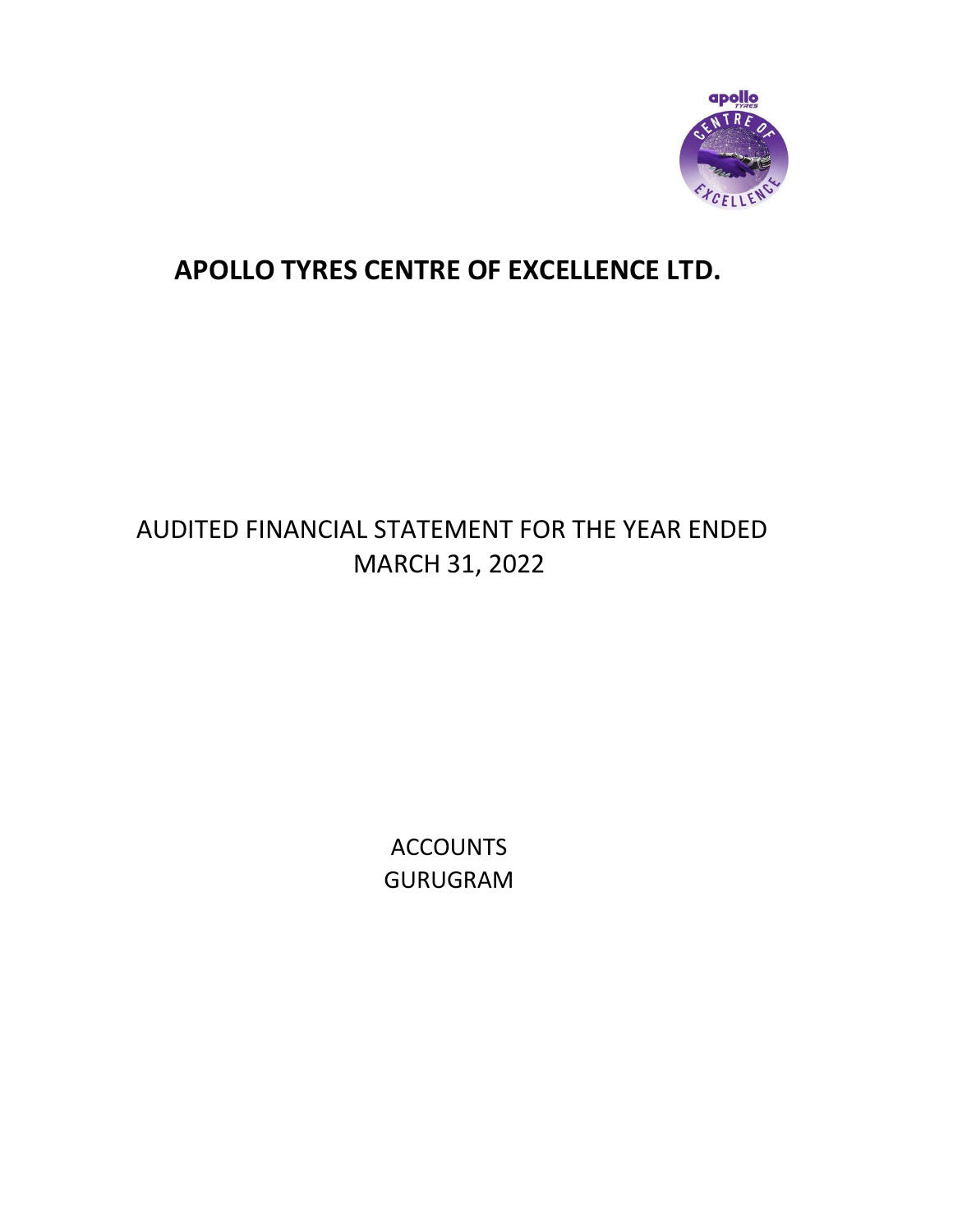### APOLLO TYRES CENTRE OF EXCELLENCE LTD. BALANCE SHEET AS AT MARCH 31, 2022

|                                                                     |                |                                | Rs. Lakhs                      |
|---------------------------------------------------------------------|----------------|--------------------------------|--------------------------------|
| <b>Particulars</b>                                                  | <b>Notes</b>   | As at<br><b>MARCH 31, 2022</b> | As at<br><b>MARCH 31, 2021</b> |
| A. Assets                                                           |                |                                |                                |
| 1. Non-current assets                                               |                |                                |                                |
| (a) Right of use assets                                             |                | 879.14                         |                                |
| (b) Financial assets                                                |                |                                |                                |
| i. Other Financial Assets                                           | <b>B2</b>      | 17.97                          |                                |
| (c) Non-current tax assets (net)                                    | B <sub>3</sub> | 7.13                           |                                |
| (d) Deferred tax assets (net)                                       | C1             | 6.31                           | 0.23                           |
| (e) Other non-current assets                                        | <b>B4</b>      | 135.96                         |                                |
| <b>Total non-current assets</b>                                     |                | 1,046.51                       | 0.23                           |
| 2. Current assets                                                   |                |                                |                                |
| (a) Financial assets                                                |                |                                |                                |
| i. Trade receivables                                                | B <sub>5</sub> | 109.50                         |                                |
| ii. Cash and cash equivalents                                       | B <sub>6</sub> | 272.88                         | 10.00                          |
| iii. Other financial assets                                         | B7             | 0.44                           |                                |
| <b>Total current assets</b>                                         |                | 382.82                         | 10.00                          |
| Total assets (1+2)                                                  |                | 1,429.33                       | 10.23                          |
|                                                                     |                |                                |                                |
| <b>B.</b> Equity and liabilities                                    |                |                                |                                |
| 1. Equity                                                           |                |                                |                                |
| (a) Equity share capital                                            | B <sub>8</sub> | 500.00                         | 10.00                          |
| (b) Other equity                                                    |                | (11.50)                        | (0.67)                         |
| <b>Total equity</b>                                                 |                | 488.50                         | 9.33                           |
| Liabilties                                                          |                |                                |                                |
| 2. Non-current liabilities                                          |                |                                |                                |
| (a) Financial liabilities                                           |                |                                |                                |
| i. Lease liabilities                                                |                | 830.94                         |                                |
| (b) Provisions                                                      | <b>B9</b>      | 0.25                           |                                |
| <b>Total non-current liabilities</b>                                |                | 831.19                         | $\blacksquare$                 |
| 3. Current liabilities                                              |                |                                |                                |
| (a) Financial liabilities                                           |                |                                |                                |
| <i>i.</i> Lease liabilities                                         |                | 59.51                          |                                |
| ii. Trade payables<br>- total outstanding dues of micro enterprises |                |                                |                                |
| and small enterprises: and                                          |                |                                |                                |
| - total outstanding dues of creditors other                         |                |                                |                                |
| than micro enterprises and small enterprises                        | <b>B10</b>     | 22.71                          | 0.84                           |
| iii. Other financial liabilities                                    | <b>B11</b>     | 7.86                           | $\overline{a}$                 |
| (b) Other current liabilities                                       | <b>B12</b>     | 19.56                          | 0.06                           |
| <b>Total current liabilities</b>                                    |                | 109.64                         | 0.90                           |
| Total liabilities (2+3)                                             |                | 940.83                         | 0.90                           |
|                                                                     |                |                                |                                |
| Total equity and liabilities (1+2+3)                                |                | 1,429.33                       | 10.23                          |

See accompanying notes forming part of the financial statements

As per our attached Report of even date For and on behalf of the Board of Directors For SCV & Co. LLP Chartered Accountants Firm Regn No. 000235N/N500089

**Rajiv Puri Anil Chopra Ravi Shingari**<br>Partner **Anil Chopra Ravi Shingari**<br>Director Director Director Partner Director Director Director Director Director Director Director Director Membership no : 084318 DIN No.03289855 DIN No.08912955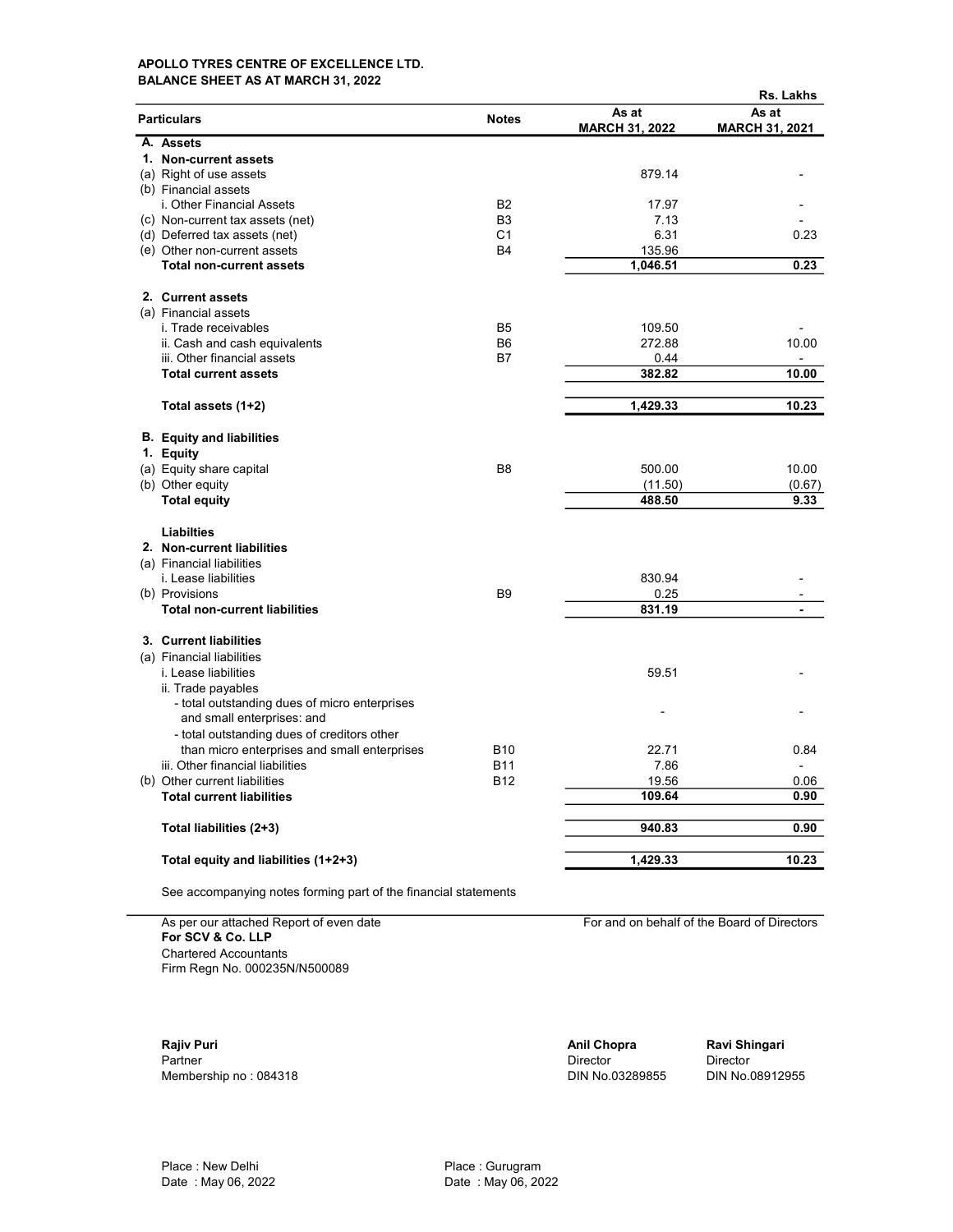### APOLLO TYRES CENTRE OF EXCELLENCE LTD. STATEMENT OF PROFIT AND LOSS FOR THE YEAR ENDED MARCH 31, 2022

|     |                                                             |                |                                     | Rs. Lakhs                           |
|-----|-------------------------------------------------------------|----------------|-------------------------------------|-------------------------------------|
|     | <b>Particulars</b>                                          | <b>Notes</b>   | Year ended<br><b>MARCH 31, 2022</b> | Year ended<br><b>MARCH 31, 2021</b> |
| 1.  | <b>Revenue from operations</b>                              | <b>B13</b>     | 100.74                              |                                     |
| 2.  | Other income                                                | <b>B14</b>     | 4.68                                |                                     |
| 3.  | Total income $(1 + 2)$                                      |                | 105.42                              | ۰                                   |
| 4.  | <b>Expenses</b>                                             |                |                                     |                                     |
| (a) | Employee benefits expense                                   | <b>B15</b>     | 31.34                               |                                     |
|     | (b) Finance costs                                           | <b>B16</b>     | 15.46                               |                                     |
| (c) | Depreciation and amortization expense                       | <b>B1</b>      | 25.12                               |                                     |
|     | (d) Other expenses                                          | <b>B17</b>     | 46.71                               | 0.90                                |
|     | <b>Total expenses</b>                                       |                | 118.63                              | 0.90                                |
| 5.  | Profit/(Loss) before exceptional items and tax (3 - 4)      |                | (13.21)                             | (0.90)                              |
| 6.  | <b>Exceptional items</b>                                    |                |                                     |                                     |
| 7.  | Profit/(Loss) before tax $(5 + 6)$                          |                | (13.21)                             | (0.90)                              |
| 8.  | Tax expense                                                 |                |                                     |                                     |
|     | - Current tax                                               |                | 3.71                                |                                     |
|     | - Deferred tax                                              |                | (6.09)                              | (0.23)                              |
|     | <b>Total tax expense</b>                                    | C <sub>1</sub> | (2.38)                              | (0.23)                              |
| 9.  | Profit/(Loss) for the year (7 - 8)                          |                | (10.83)                             | (0.67)                              |
|     | 10. Other comprehensive income (OCI)                        |                |                                     |                                     |
| (i) | Items that will not be reclassified to profit or loss       |                |                                     |                                     |
|     | (a) Gain / (Loss) on remeasurement of defined benefit plan  |                |                                     |                                     |
|     | (b) Gain / (Loss) on changes in fair value of investment in |                |                                     |                                     |
|     | equity instruments carried at fair value through OCI        |                |                                     |                                     |
|     | (c) Deferred tax adjustment on revaluation                  |                |                                     |                                     |
|     | (ii) Income tax relating to items (a & b) that will not be  |                |                                     |                                     |
|     | reclassified to profit or loss                              |                |                                     |                                     |
|     | Other comprehensive income for the year                     |                | ä,                                  | ä,                                  |
|     | 11. Total comprehensive income for the year $(9 + 10)$      |                | (10.83)                             | (0.67)                              |
|     |                                                             |                |                                     |                                     |
|     | 12. Earnings per equity share (face value of Rs. 10/- each) | C9             |                                     |                                     |
|     | - Basic                                                     |                | (0.62)                              | (1.42)                              |
|     | - Diluted                                                   |                | (0.62)                              | (1.42)                              |
|     |                                                             |                |                                     |                                     |

See accompanying notes forming part of the financial statements

As per our attached Report of even date **For and on behalf of the Board of Directors** For SCV & Co. LLP Chartered Accountants Firm Regn No. 000235N/N500089

Rajiv Puri **Anil Chopra Ravi Shingari** Anil Chopra Ravi Shingari Partner Director Director Director Director Director Director Membership no : 084318 DIN No.03289855 DIN No.08912955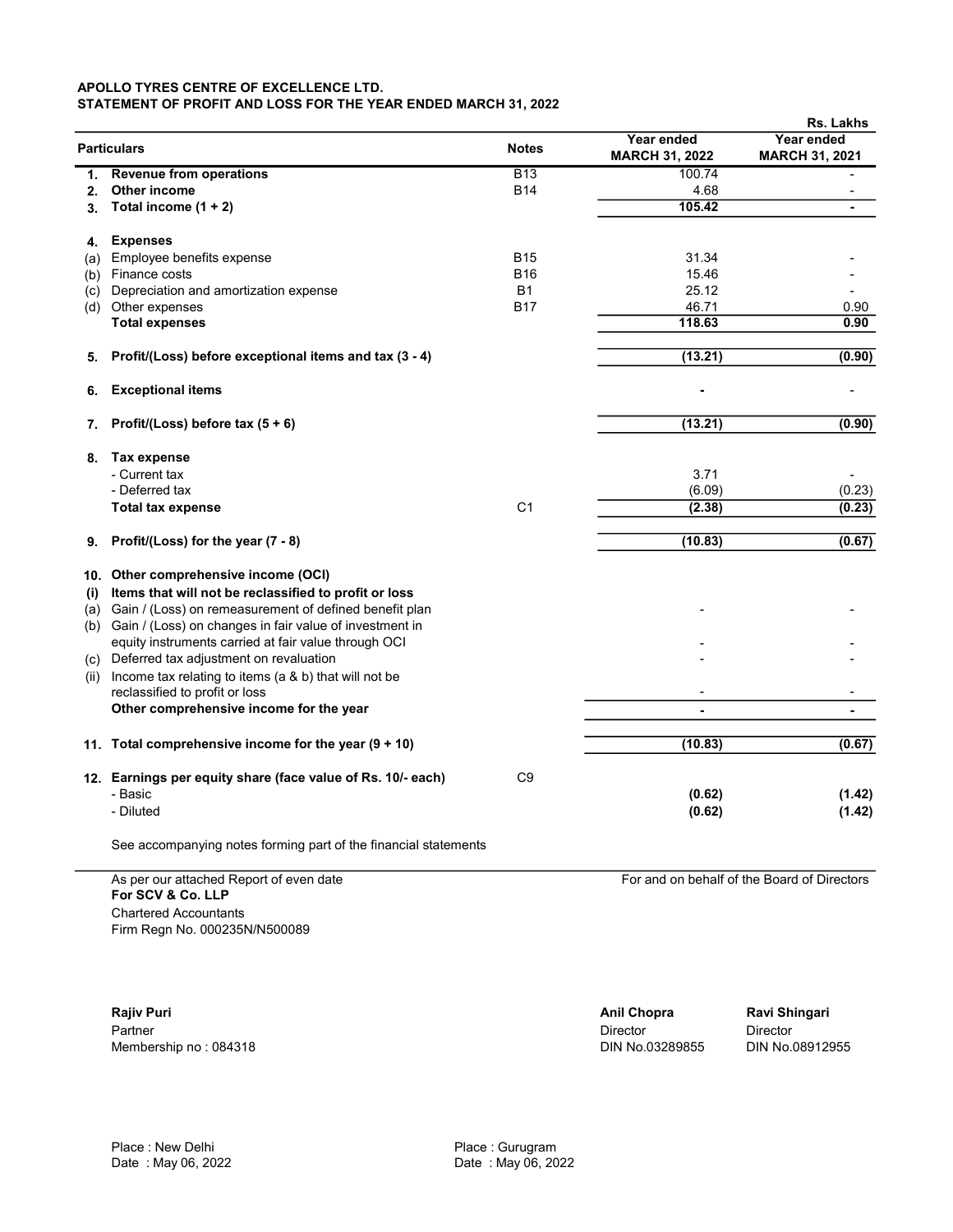# APOLLO TYRES CENTRE OF EXCELLENCE LTD. STATEMENT OF CHANGES IN EQUITY FOR THE YEAR ENDED MARCH 31, 2022

# i) Equity Share Capital

| <b>Particulars</b>                              | Rs. Lakhs      |
|-------------------------------------------------|----------------|
| Balance as at October 10, 2020                  | $\blacksquare$ |
| Changes in equity share capital during the year | 10.00          |
| Balance as at March 31, 2021                    | 10.00          |
| Changes in equity share capital during the year | 490.00         |
| Balance as at March 31, 2022                    | 500.00         |

# ii) Other Equity

|                                               |                          | Rs. Lakhs    |
|-----------------------------------------------|--------------------------|--------------|
| <b>Particulars</b>                            | Reserves and surplus     | <b>Total</b> |
|                                               | <b>Retained earnings</b> |              |
| Balance as at October 10, 2020                |                          |              |
| Profit/(Loss) for the year                    | (0.67)                   | (0.67)       |
| Other comprehensive income (OCI) for the year |                          |              |
| Balance as at March 31, 2021                  | (0.67)                   | (0.67)       |
| Profit/(Loss) for the year                    | (10.83)                  | (10.83)      |
| Other comprehensive income (OCI) for the year |                          |              |
| Balance as at March 31, 2022                  | (11.50)                  | (11.50)      |

For SCV & Co. LLP Chartered Accountants Firm Regn No. 000235N/N500089

As per our attached Report of even date For and on behalf of the Board of Directors

| <b>Rajiv Puri</b>     | <b>Anil Chopra</b> | <b>Ravi Sh</b> |
|-----------------------|--------------------|----------------|
| Partner               | Director           | Director       |
| Membership no: 084318 | DIN No.03289855    | DIN No.        |

Anil Chopra Ravi Shingari

DIN No.03289855 DIN No.08912955

Place : New Delhi **Place** : Gurugram

Date : May 06, 2022 **Date : May 06, 2022**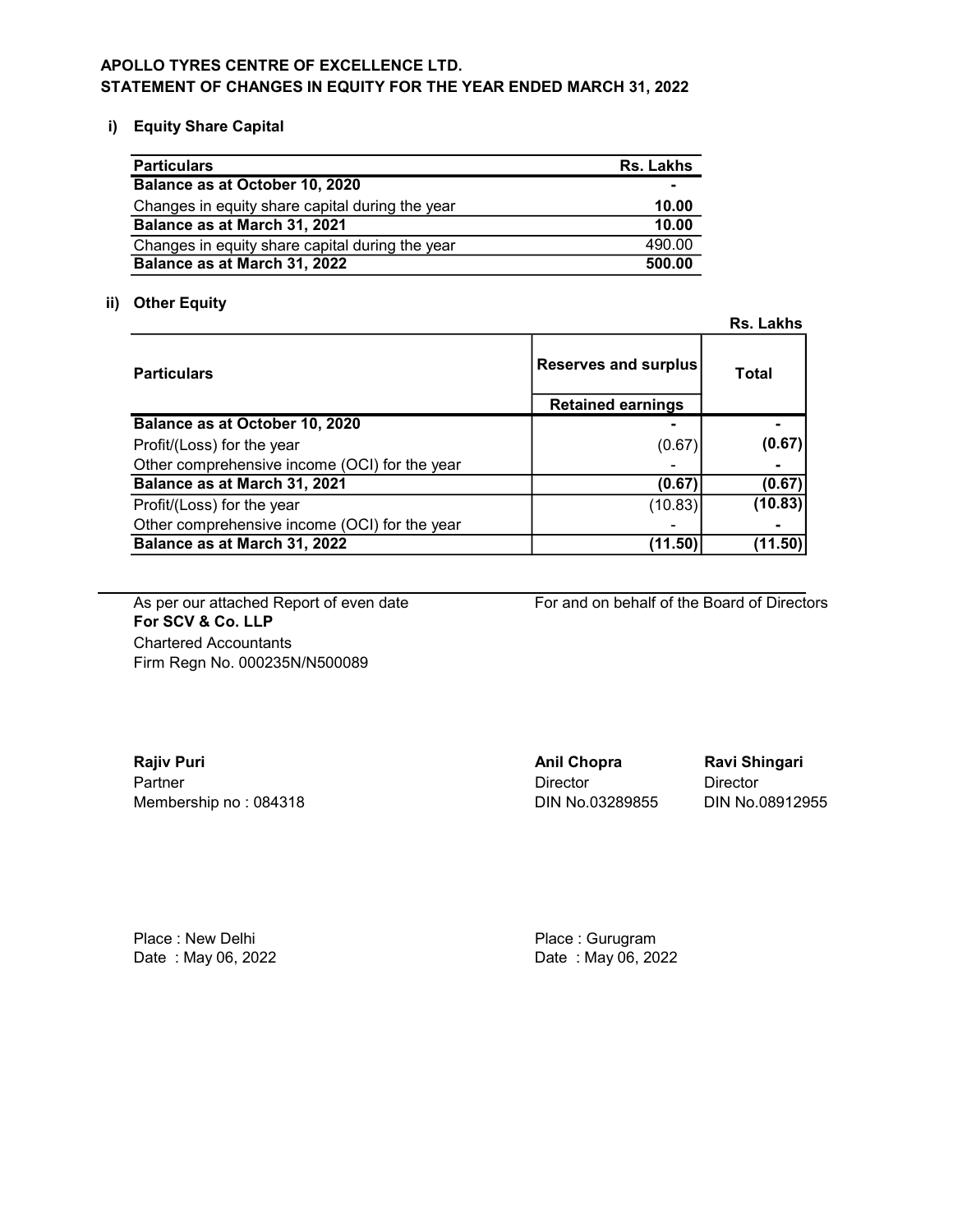STATEMENT OF CASH FLOWS FOR THE YEAR ENDED MARCH 31, 2022

|     |                                                              | Year ended<br><b>MARCH 31, 2022</b> |          | Year ended<br><b>MARCH 31, 2021</b> |        |
|-----|--------------------------------------------------------------|-------------------------------------|----------|-------------------------------------|--------|
| А   | <b>CASH FLOW FROM OPERATING ACTIVITIES</b>                   |                                     |          |                                     |        |
| (i) | Net profit before tax & exceptional items                    |                                     | (13.21)  |                                     | (0.90) |
|     | <b>Adjustments for:</b>                                      |                                     |          |                                     |        |
|     | Depreciation and amortization expense                        | 25.12                               |          |                                     |        |
|     | Interest income                                              | (3.78)                              |          |                                     |        |
|     | Finance charges                                              | 15.46                               |          |                                     |        |
|     |                                                              |                                     | 36.80    |                                     |        |
|     | (ii) Operating profit before working capital changes         |                                     | 23.59    |                                     | (0.90) |
|     | Adjustments for changes in working capital:                  |                                     |          |                                     |        |
|     | Loans and other financial assets                             | (25.39)                             |          |                                     |        |
|     | Other non-current assets                                     | (6.08)                              |          |                                     |        |
|     | <b>Trade Receivables</b>                                     | (109.50)                            |          |                                     |        |
|     | Other financial liabilities                                  | 7.86                                |          | 0.06                                |        |
|     | Trade payable                                                | 21.87                               |          | 0.84                                |        |
|     | Other current liabilities                                    | 19.50                               |          |                                     |        |
|     | Provisions                                                   | 0.25                                | (91.49)  | $\blacksquare$                      | 0.90   |
|     | (iii) Cash generated from operations                         |                                     | (67.90)  |                                     |        |
|     | Direct taxes paid (net of refund)                            |                                     | (10.85)  |                                     |        |
|     | Net cash from operating activities                           |                                     | (78.75)  |                                     |        |
| в   | <b>CASH FLOW FROM INVESTING ACTIVITIES</b>                   |                                     |          |                                     |        |
|     | <b>Payment for Capital Assets</b>                            | (135.96)                            |          |                                     |        |
|     | Interest received                                            | 3.34                                |          |                                     |        |
|     | Net cash used in investing activities                        |                                     | (132.62) |                                     |        |
| C   | <b>CASH FLOW FROM FINANCING ACTIVITIES</b>                   |                                     |          |                                     |        |
|     | Payment of lease liabilities                                 | (15.75)                             |          |                                     |        |
|     | Proceeds from issue of share capital                         | 490.00                              |          | 10.00                               |        |
|     | Net cash used in financing activities                        |                                     | 474.25   |                                     | 10.00  |
|     | Net (decrease) / increase in cash & cash equivalents (A+B+C) |                                     | 262.88   |                                     | 10.00  |
|     | Cash & cash equivalents as at the beginning of the period    |                                     | 10.00    |                                     |        |
|     | Cash & cash equivalents as at the end of the period          |                                     | 272.88   |                                     | 10.00  |
|     | <b>Balances with banks</b>                                   |                                     |          |                                     |        |
|     | On current accounts                                          |                                     | 23.88    |                                     | 10.00  |
|     | Deposits with original maturity of less than three months    |                                     | 249.00   |                                     |        |
|     |                                                              |                                     | 272.88   |                                     | 10.00  |

As per our attached Report of even date For SCV & Co. LLP Chartered Accountants Firm Regn No. 000235N/N500089

Rajiv Puri **Anil Chopra Ravi Shingari** Anil Chopra Ravi Shingari Partner **Director** Director **Director** Director **Director** Director **Director** Membership no : 084318 **DIN No.03289855** DIN No.03289855

Place : New Delhi Place : Gurugram

Date : May 06, 2022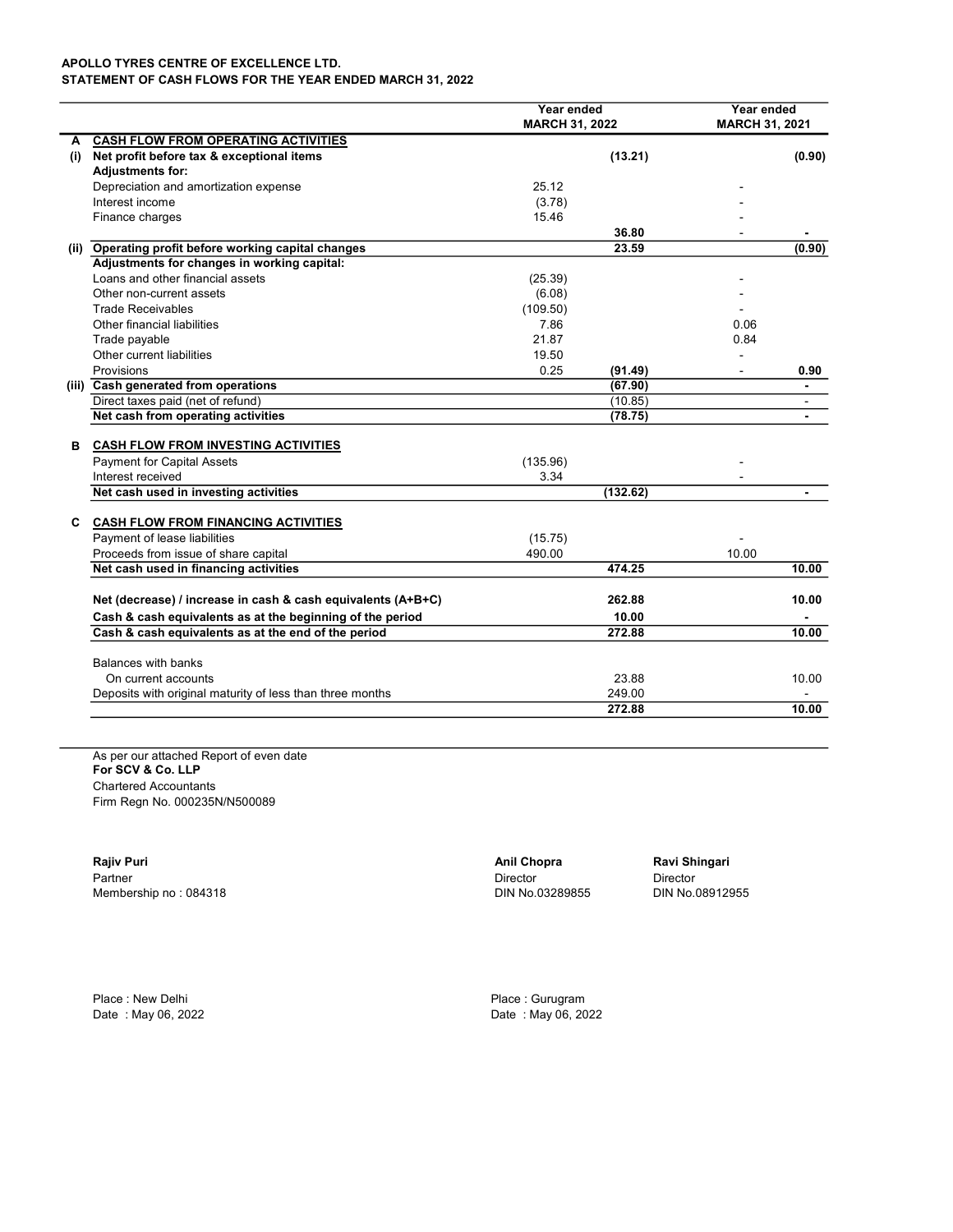### A NOTES FORMING PART OF THE FINANCIAL STATEMENTS FOR THE PERIOD ENDED MARCH 31, 2022

#### 1 Corporate information

2

The principal business activity of Apollo Tyres Centre of Excellence Limited ('the Company') is to carry on the business of providing, outsourcing, sub-contracting shared service(s) for process execution and various other business functions, in and outside India. . The Company was incorporated on 10th October 2020.

### RECENT ACCOUNTING PROUNCEMENTS

### Standards issued but not yet effective

Ministry of Corporate Affairs (MCA) notifies new standard or amendments to the existing standards. There is no such notification which would have been applicable from April 01, 2022.

### 3 BASIS OF ACCOUNTING AND PREPARATION OF FINANCIAL STATEMENTS

### 3.1 Statement of Compliance

The financial statements have been prepared to comply in all material respects with the Indian Accounting Standards (Ind AS) as notified by Ministry of Corporate Affairs under Section 133 of the Companies Act, 2013 ('the Act') read with the Companies (Indian Accounting Standards) Rules, 2015, as amended and Companies (Indian Accounting Standards) Amendment Rules, 2016 and other relevant provisions of the Act.

The financial statements are presented in Indian Rupee ('INR'), which is also the functional currency of the Company.

The financial statements for the year ended March 31, 2022 were authorised and approved for issue by the Board of Directors on 6th May 2022.

### 3.2 Basis of preparation and presentation

The financial statements have been prepared on accrual basis under the historical cost convention except for certain financial instruments that are measured at fair values at the end of each reporting period, as explained in the accounting policies below. Historical cost is generally based on the fair value of the consideration given in exchange for goods and services.

Fair value is the price that would be received to sell an asset or paid to transfer a liability in an orderly transaction between market participants at the measurement date, regardless of whether that price is directly observable or estimated using another valuation technique. In estimating the fair value of an asset or a liability, the Company takes into account the characteristics of the asset or liability if market participants would take those characteristics into account when pricing the asset or liability at the measuremen date. Fair value for measurement and/or disclosure purposes in these financial statements is determined on above basis.

In addition, for financial reporting purposes, fair value measurements are categorised into Level 1, 2 or 3 based on the degree to which the inputs to the fair value measurements are observable and the significance of the inputs to the fair value measurement in its entirety, which are described as follows:

- the measurement date; • Level 1 inputs are quoted prices (unadjusted) in active markets for identical assets or liabilities that the entity can access at
- directly or indirectly; and • Level 2 inputs are inputs, other than quoted prices included within Level 1, that are observable for the asset or liability, either
- Level 3 inputs are unobservable inputs for the asset or liability.

### The principal accounting policies are set out below:

### 3.3 Taxation

Income tax expense recognised in Statement of Profit and Loss comprised the sum of deferred tax and current tax except the ones recognised in other comprehensive income or directly in equity.

#### Current Tax

Current tax is the amount of tax payable on the taxable income for the period as determined in accordance with the applicable income tax laws of India. Taxable profit differs from 'profit before tax' as reported in the statement of profit and loss because of items of income or expense that are taxable or deductible in other periods and items that are never taxable or deductible. The current tax is calculated using tax rates that have been enacted or substantively enacted by the end of the reporting period.

### Deferred tax

Deferred tax is recognized on temporary differences between the carrying amount of assets and liabilities in the financial statements and quantified using the tax rates and laws enacted or substantively enacted as on the Balance Sheet date. Deferred tax liabilities are recognised for all taxable temporary differences. Deferred tax assets are generally recognised for all deductible temporary differences to the extent that it is probable that taxable profits will be available against which those deductible temporary differences can be utilised. Such deferred tax assets and liabilities are not recognised if the temporary difference arises from the initial recognition of assets and liabilities in a transaction that affects neither the taxable profit nor the accounting profit.

Deferred tax liabilities and assets are measured at the tax rates that are expected to apply in the period in which the liability is settled or the asset realised, based on tax rates (and tax laws) that have been enacted or substantively enacted by the end of the reporting period. The carrying amount of deferred tax assets is reviewed at the end of each reporting period and reduced to the extent that it is no longer probable that sufficient taxable profits will be available to allow all or part of the asset to be recovered.

The measurement of deferred tax liabilities and assets reflects the tax consequences that would follow from the manner in which the Company expects, at the end of the reporting period, to recover or settle the carrying amount of its assets and liabilities.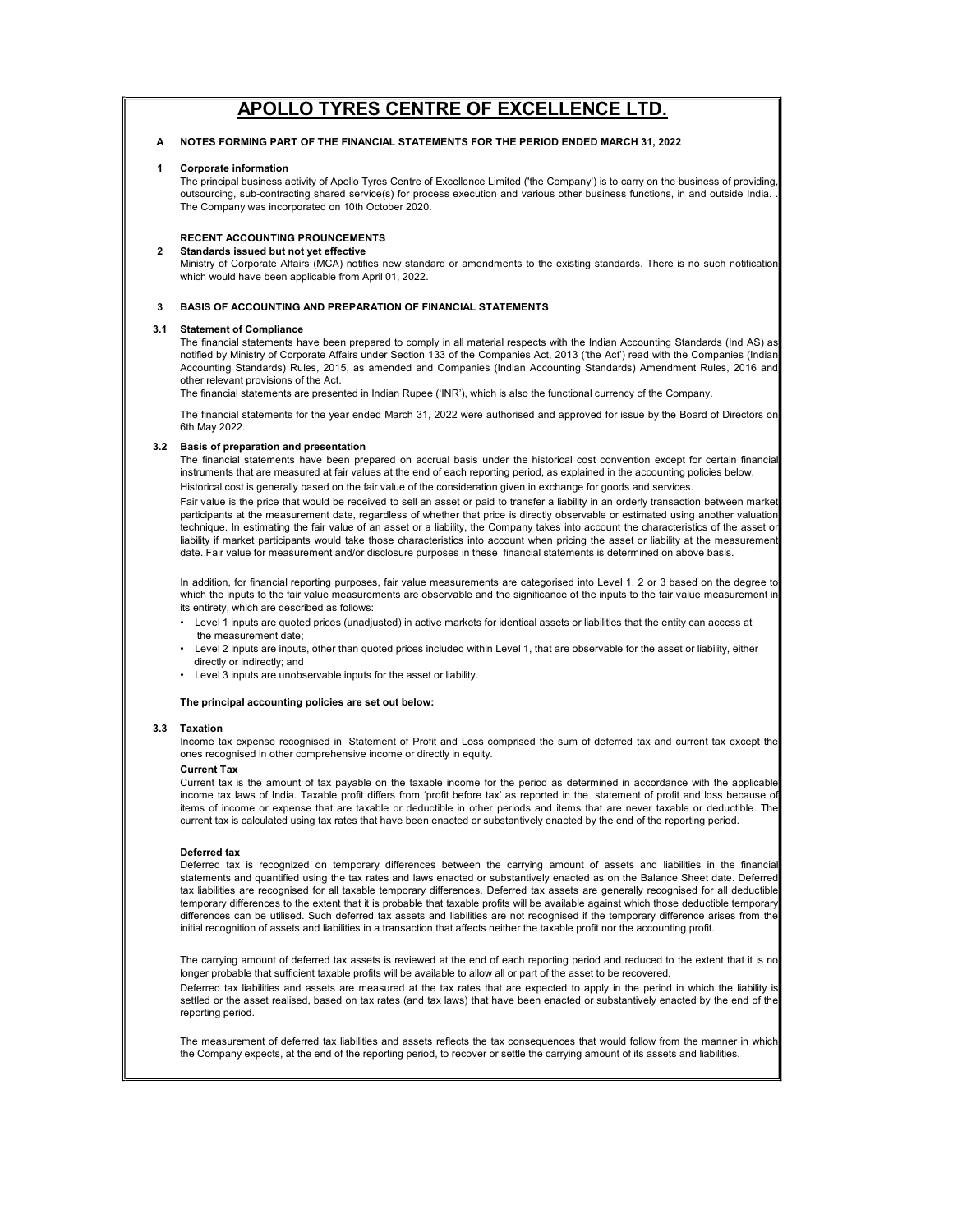### A NOTES FORMING PART OF THE FINANCIAL STATEMENTS FOR THE PERIOD ENDED MARCH 31, 2022

### Current and Deferred tax for the period

Current and deferred tax are recognised in the Statement of Profit and Loss, except when they relate to items that are recognised in other comprehensive income or directly in equity, in which case, the current and deferred tax are also recognised in other comprehensive income or directly in equity respectively.

### 3.4 Other income

Dividend income from investments to be recognised when the right to receive payment has been established (provided that it is probable that the economic benefits will flow to the Company and the amount of income can be measured reliably).

Interest income from a financial asset is recognised when it is probable that the economic benefits will flow to the Company and the amount of income can be measured reliably. Interest income is accrued on a time basis, by reference to the principle outstanding and at the effective interest rate applicable, which is the rate that exactly discounts estimated future cash receipts through the expected life of the financial asset to that asset's net carrying amount on initial recognition.

Royalty income to be recognised on accrual basis in accordance with the substance of the relevant agreement (provided that it is probable that the economic benefits will flow to the Company and the amount of income can be measured reliably).

#### 3.5 Employee benefits

Employee benefits include wages and salaries, provident fund, superannuation fund, employee state insurance scheme, gratuity fund and compensated absences.

### Defined Contribution Plans

Contributions to defined contribution plans are recognised as an expense when employees have rendered service entitling them to the contributions.

### Defined Benefit Plans

For defined benefit retirement plans, the cost of providing benefits is determined using the projected unit credit method, with actuarial valuations being carried out at the end of each annual reporting period. Re-measurement, comprising actuarial gains and losses, the effect of the changes to the asset ceiling (if applicable) and the return on plan assets (excluding net interest), is reflected immediately in the Balance Sheet with a charge or credit recognised in other comprehensive income in the period in which they occur. The re-measurements of the net defined benefit liability are recognised directly in the other comprehensive income in the period in which they arise. Past service cost is recognised in the Statement of Profit and Loss in the period of a plan amendment. Net interest is calculated by applying the discount rate at the beginning of the period to the net defined benefit liability or asset. Defined benefit costs are categorised as follows:

a. service cost (including current service cost, past service cost, as well as gains and losses on curtailments and settlements); b. net interest expense or income; and

c. re-measurement

The retirement benefit obligation recognised in the balance sheet represents the actual deficit or surplus in the Company's defined benefit plans. Any surplus resulting from this calculation is limited to the present value of any economic benefits available in the form of refunds from the plans or reductions in future contributions to the plans.

### Other current and non-current employee benefits

Liabilities recognised in respect of short-term employee benefits are measured at the undiscounted amount of the benefits expected to be paid in exchange for the related service.

Liabilities recognised in respect of other long-term employee benefits are measured at the present value of the estimated future cash outflows expected to be made by the Company in respect of services provided by employees up to the reporting date.

#### 3.6 Government grants, subsidies and export incentives

Government grants and subsidies to be recognised when there is reasonable assurance that the Company will comply with the conditions attached to them and the grants / subsidy will be received.

Government grants whose primary condition is that the Company should purchase, construct or otherwise acquire non-current assets are recognised as deferred revenue in the balance sheet and transferred to the Statement of Profit and Loss as and when the related obligations are met.

Revenue grant is recognised as an income in the period in which related obligation is met.

Export incentives earned in the year of exports are netted off from cost of raw material imported.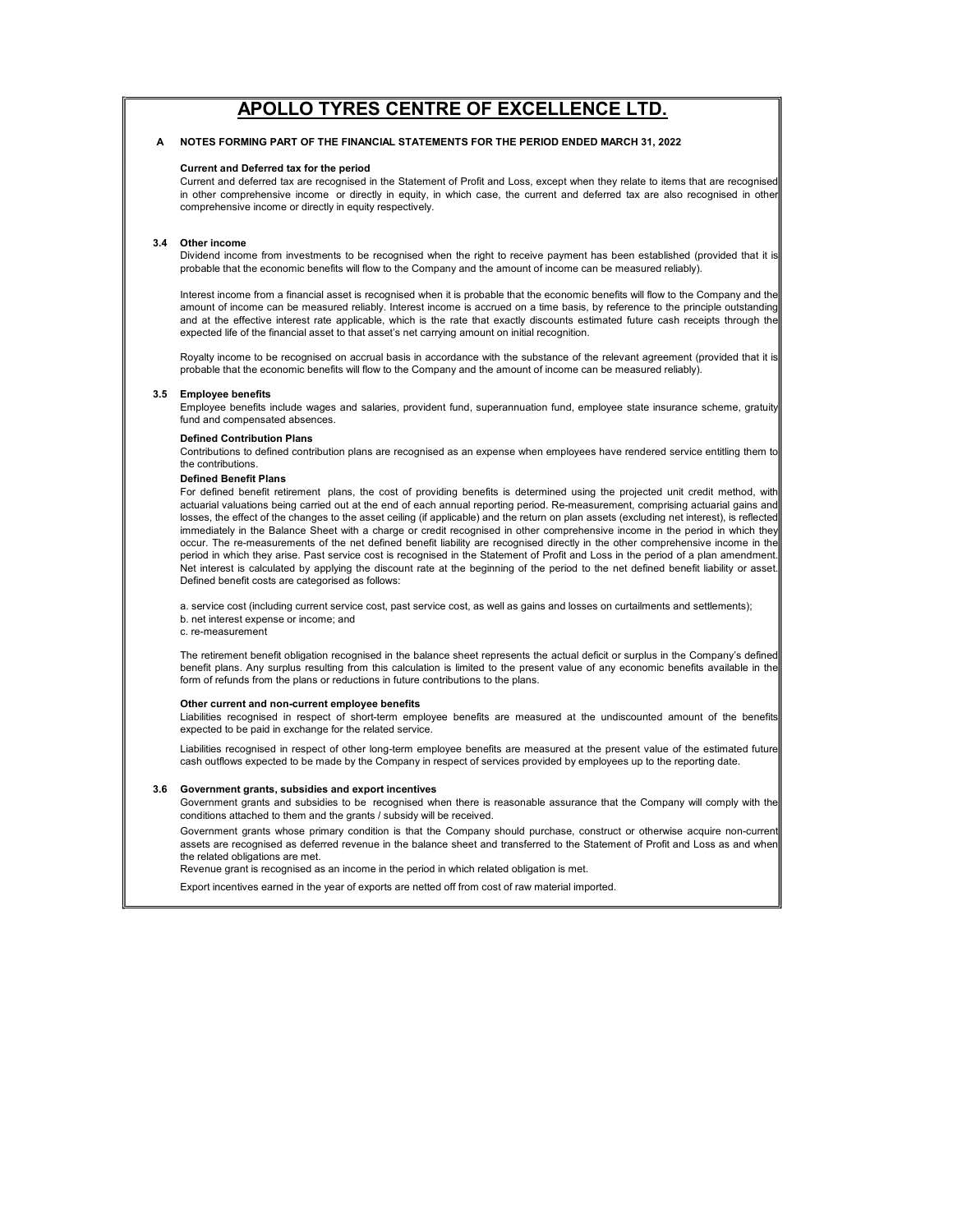### A NOTES FORMING PART OF THE FINANCIAL STATEMENTS FOR THE PERIOD ENDED MARCH 31, 2022

#### 3.7 Foreign currency transactions and translations

Foreign currency transactions to be recorded at rates of exchange prevailing on the date of transaction. Monetary assets and liabilities denominated in foreign currencies as at the balance sheet date are translated at the rate of exchange prevailing at the period-end. Non-monetary items to be carried at fair value that are denominated in foreign currencies are retranslated at the rates prevailing at the date when the fair value was determined. Non-monetary items that are measured in terms of historical cost in a foreign currency are not retranslated.

Exchange differences on monetary items are recognised in the Statement of Profit and Loss in which they arise except for:

- borrowings; a. exchange differences on foreign currency borrowings relating to assets under construction for future productive use, which are included in the cost of those assets when they are regarded as an adjustment to interest costs on those foreign currency
- b. exchange differences on transactions entered into in order to hedge certain foreign currency risks; and
- in other comprehensive income and reclassified from equity to the Statement of Profit and Loss on repayment of the monetary items. c. exchange differences on monetary items receivable from or payable to a foreign operation for which settlement is neither planned nor likely to occur (therefore forming part of the net investment in the foreign operation), which are recognised initially

According to Appendix B of Ind AS 21 "Foreign currency transactions and advance consideration", purchase or sale transactions must be translated at the exchange rate prevailing on the date the asset or liability is initially recognized. In practice, this is usually the date on which the advance payment is paid or received. In the case of multiple advances, the exchange rate must be determined for each payment and collection transaction.

### 3.8 Borrowing costs

Borrowing costs directly attributable to the acquisition, construction or production of qualifying assets, which are assets that necessarily take a substantial period of time to get ready for their intended use or sale, are added to the cost of those assets, until such time as the assets are substantially ready for their intended use or sale.

All other borrowing costs are recognised in the Statement of Profit and Loss in the period in which they are incurred. Other finance costs includes interest on other contractual obligations.

### 3.9 Leases

### The Company as lessee

The Company assesses whether a contract contains a lease, at inception of a contract. A contract is, or contains, a lease if the contract conveys the right to control the use of an identified asset for a period of time in exchange for consideration. To assess whether a contract conveys the right to control the use of an identified asset, the Company assesses whether: (1) the contract involves the use of an identified asset, (2) the Company has substantially all of the economic benefits from the use of the asset through the period of the lease, and (3) the Company has the right to direct the use of the asset.

At the date of commencement of the lease, the Company recognizes a Right of use (ROU) asset and a corresponding lease liability for all lease arrangements under which it is a lessee, except for short-term leases and low value leases. For short-term leases and low value leases, the Company recognizes the lease payments as an expense on a straight-line basis over the term of the lease.

Certain lease arrangements include options to extend or terminate the lease before the end of the lease term. ROU assets and lease liabilities include these options when it is reasonably certain that they will be exercised.

The ROU assets are initially recognized at cost, which comprises the initial amount of the lease liability adjusted for any lease payments made at or prior to the commencement date of the lease plus any initial direct costs less any lease incentives. They are subsequently measured at cost less accumulated depreciation and impairment losses.

ROU assets are depreciated from the date of commencement of the lease on a straight -line basis over the shorter of the lease term and the useful life of the underlying asset.

The lease liability is initially measured at amortized cost at the present value of the future lease payments. For leases under which the rate implicit in the lease is not readily determinable, the Company uses its incremental borrowing rate based on the information available at the date of commencement of the lease in determining the present value of lease payments. Lease liabilities are re measured with a corresponding adjustment to the related ROU asset if the Company changes its assessment as to whether it will exercise an extension or a termination option.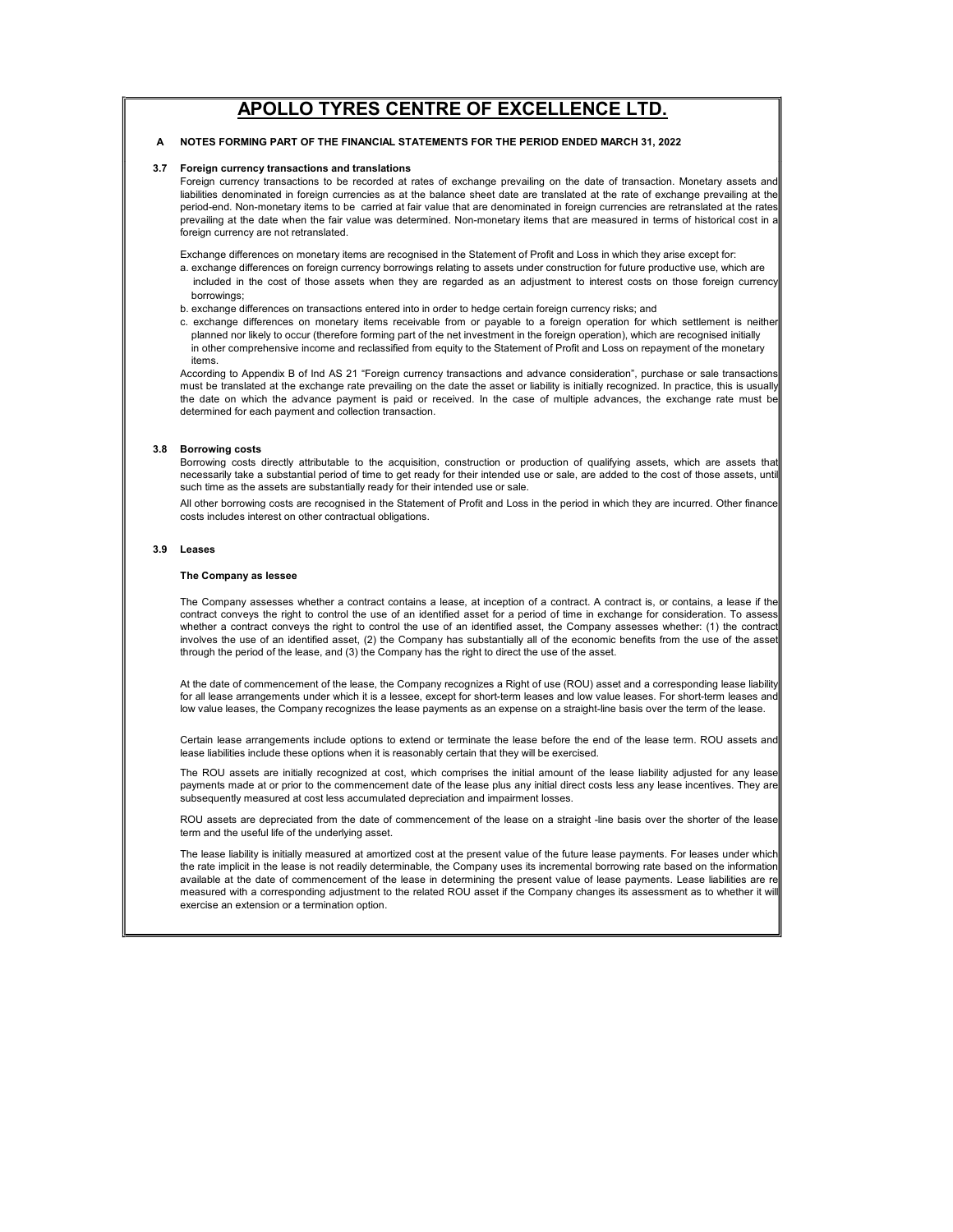### A NOTES FORMING PART OF THE FINANCIAL STATEMENTS FOR THE PERIOD ENDED MARCH 31, 2022

### 3.10 Earnings per share

Basic earnings per share is computed by dividing the profit / (loss) after tax (including the post tax effect of extraordinary items, if any) by the weighted average number of equity shares outstanding during the period.

Diluted earnings per share is computed by dividing the profit / (loss) after tax (including the post tax effect of extraordinary items, i any) as adjusted for dividend, interest and other charges to expense or income (net of any attributable taxes) relating to the dilutive potential equity shares, by the weighted average number of equity shares considered for deriving basic earnings per share and the weighted average number of equity shares which could have been issued on the conversion of all dilutive potential equity shares. Potential equity shares are deemed to be dilutive only if their conversion to equity shares would decrease the net profit per share from continuing ordinary operations. Potential dilutive equity shares are deemed to be converted as at the beginning of the period, unless they have been issued at a later date. The dilutive potential equity shares are adjusted for the proceeds receivable had the shares been actually issued at fair value (i.e., average market value of the outstanding shares). Dilutive potential equity shares are determined independently for each period presented. The number of equity shares and potentially dilutive equity shares are adjusted for share splits / reverse share splits and bonus shares, as appropriate.

### 3.11 Impairment of tangible and intangible assets

At the end of each reporting period, the Company reviews the carrying amounts of its tangible and intangible assets or cash generating units to determine whether there is any indication that those assets have suffered an impairment loss. If any such indication exists, the recoverable amount of the asset is estimated in order to determine the extent of the impairment loss (if any). When it is not possible to estimate the recoverable amount of an individual asset, the Company estimates the recoverable amount of the cash-generating unit to which the asset belongs. When a reasonable and consistent basis of allocation can be identified, corporate assets are also allocated to individual cash-generating units, or otherwise they are allocated to the smallest Company of cash-generating units for which a reasonable and consistent allocation basis can be identified.

Intangible assets with indefinite useful lives and intangible assets not yet available for use are tested for impairment at least annually, or whenever there is an indication that the asset may be impaired.

Recoverable amount is the higher of fair value less costs of disposal and value in use. In assessing value in use, the estimated future cash flows are discounted to their present value using a pre-tax discount rate that reflects current market assessments of the time value of money and the risks specific to the asset for which the estimates of future cash flows have not been adjusted.

If the recoverable amount of an asset (or cash-generating unit) is estimated to be less than its carrying amount, the carrying amount of the asset (or cash-generating unit) is reduced to its recoverable amount. An impairment loss is recognised immediately in the Statement of Profit and Loss, unless the relevant asset is carried at a revalued amount, in which case the impairment loss is treated as a revaluation decrease.

When an impairment loss subsequently reverses, the carrying amount of the asset (or a cash-generating unit) is increased to the revised estimate of its recoverable amount, but so that the increased carrying amount does not exceed the carrying amount that would have been determined had no impairment loss been recognised for the asset (or cash-generating unit) in prior periods. A reversal of an impairment loss is recognised immediately in the Statement of Profit and Loss, unless the relevant asset is carried at a revalued amount, in which case the reversal of the impairment loss is treated as a revaluation increase.

#### 3.12 Provisions and contingencies

A provision is recognized when the Company has a present obligation (legal / constructive) as a result of past events and it i probable that an outflow of resources will be required to settle the obligation, in respect of which a reliable estimate can be made.

The amount recognised as a provision is the best estimate of the consideration required to settle the present obligation at the end of the reporting period, taking into account the risks and uncertainties surrounding the obligation. When a provision is measured using the cash flows estimated to settle the present obligation, its carrying amount is the present value of those cash flows (when the effect of the time value of money is material).

Contingent liability is disclosed for (i) Possible obligation which will be confirmed only by future events not wholly within the control of the Company or (ii) Present obligations arising from past events where it is not probable that an outflow of resources will be required to settle the obligation or a reliable estimate of the amount of the obligation cannot be made. When some or all of the economic benefits required to settle a provision are expected to be recovered from a third party, a receivable is recognised as an asset if it is virtually certain that reimbursement will be received and the amount of the receivable can be measured reliably.

#### 3.13 Financial instruments

Financial assets and financial liabilities are recognised when an entity becomes a party to the contractual provisions of the instruments.

Financial assets and financial liabilities are initially measured at fair value. Transaction costs that are directly attributable to the acquisition or issue of financial assets and financial liabilities (other than financial assets and financial liabilities at fair value through profit and loss) are added to or deducted from the fair value of the financial assets or financial liabilities, as appropriate, on initial recognition. Transaction costs directly attributable to the acquisition of financial assets or financial liabilities at fair value through profit and loss are recognised immediately in the Statement of Profit and Loss.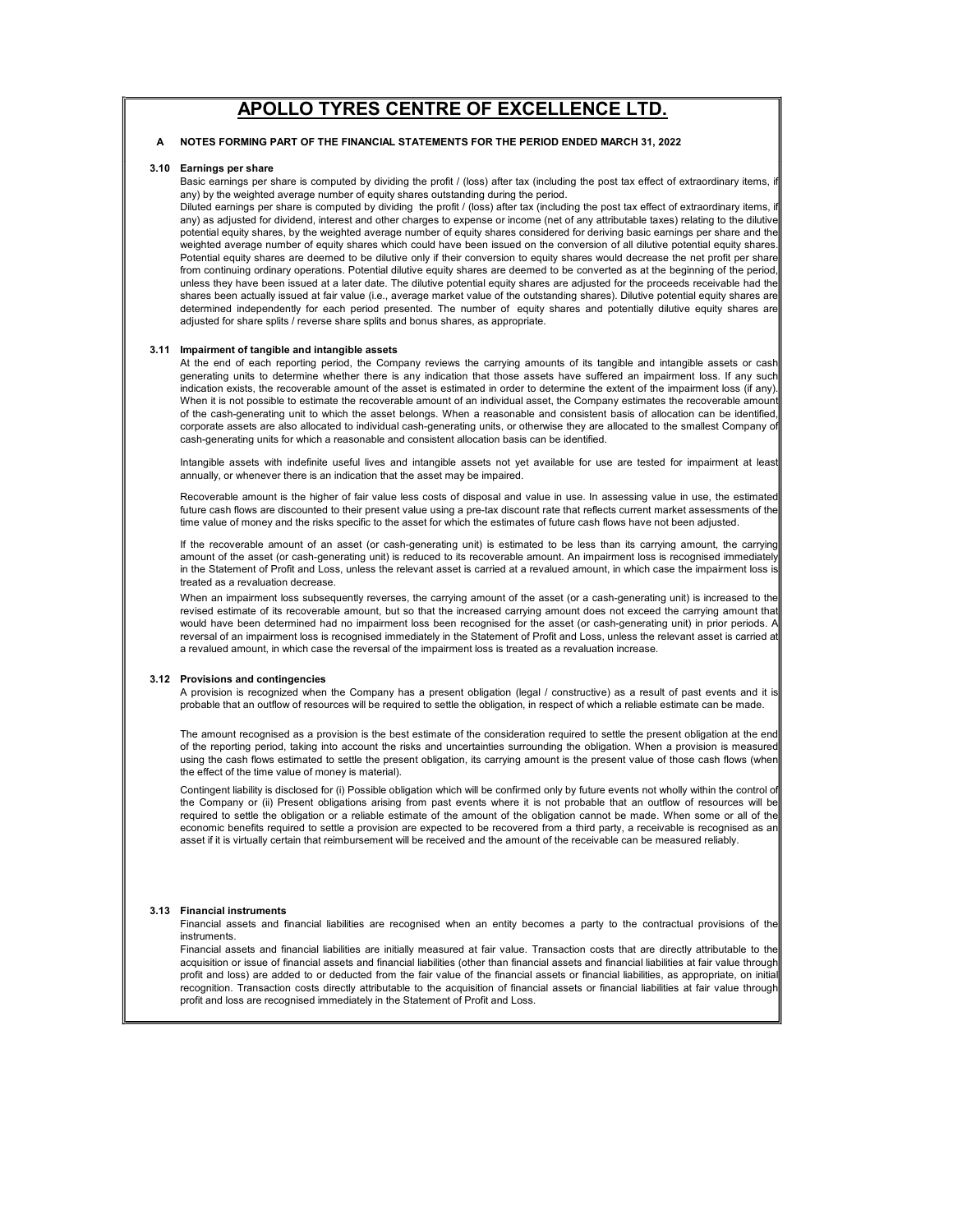### A NOTES FORMING PART OF THE FINANCIAL STATEMENTS FOR THE PERIOD ENDED MARCH 31, 2022

#### 3.14 Financial assets

All regular way purchases or sales of financial assets are recognised and derecognised on a trade date basis. Regular way purchases or sales are purchases or sales of financial assets that require delivery of assets within the time frame established by regulation or convention in the marketplace.

All recognised financial assets are subsequently measured in their entirety at either amortised cost or fair value, depending on the classification of the financial assets.

### 3.17.1 Classification of financial asset

### a. Loans and receivable

Financial assets that meet the following conditions are subsequently measured at amortised cost less impairment loss (except for investments that are designated as at FVTPL on initial recognition):

- i. the asset is held within a business model whose objective is to hold assets in order to collect contractual cash flows; and
- interest on the principal amount outstanding. ii. the contractual terms of the instrument give rise on specified dates to cash flows that are solely payments of principal and

The effective interest method is a method of calculating the amortised cost of a debt instrument and of allocating interest income over the relevant period. The effective interest rate is the rate that exactly discounts estimated future cash receipts (including all fees and points paid or received that form an integral part of the effective interest rate, transaction costs and other premiums or discounts) through the expected life of the debt instrument, or, where appropriate, a shorter period, to the net carrying amount on initial recognition.

Income is recognised on an effective interest basis for debt instruments other than those financial assets classified as at FVTPL. Interest income is recognised in the Statement of Profit and Loss and is included in the 'Other Income' line item.

### b. Assets available for sale

Financial assets that meet the following conditions to be subsequently measured at fair value through other comprehensive<br>income ('FVTOCI') (except for investments that are designated as at FVTPL on initial recognition):

i. the asset is held within a business model whose objective is achieved both by collecting contractual cash flows and selling financial assets; and

ii. the contractual terms of the instrument give rise on specified dates to cash flows that are solely payments of principal and interes on the principal amount outstanding.

All other financial assets are subsequently measured at fair value.

### c. Assets held for trading

A financial asset to be held for trading if:

i. it has been acquired principally for the purpose of selling it in the near term; or

ii. on initial recognition it is part of a portfolio of identified financial instruments that the Company manages together and has a recent actual pattern of short-term profit-taking; or

iii. it is a derivative that is not designated and effective as a hedging instrument or a financial guarantee.

Dividends on these investments in equity instruments are recognised in the Statement of Profit and Loss when the right to receive the dividends is established and it is probable that the economic benefits associated with the dividend will flow to the entity, the dividend does not represent a recovery of part of cost of the investment and the amount of dividend can be measured reliably.

### d. Financial assets at fair value through profit and loss ('FVTPL')

Debt instrument that do not meet the amortised cost criteria or fair value through other comprehensive income criteria (see above) are measured at FVTPL. In addition, debt instruments that meet the amortised cost criteria or the fair value through other comprehensive income criteria but are designated as at FVTPL are measured at FVTPL. Investments in equity instruments are classified as at FVTPL, unless the Company irrevocably elects on initial recognition to present subsequent changes in fair value in other comprehensive income for equity instruments which are not held for trading.

A financial asset may be designated as at FVTPL upon initial recognition if such designation eliminates or significantly reduces a measurement or recognition inconsistency that would arise from measuring assets or liabilities or recognising the gains and losses on them on different bases.

Financial assets at FVTPL are measured at fair value at the end of each reporting period, with any gains or losses arising on remeasurement recognised in the Statement of Profit and Loss. The net gain or loss recognised in the Statement of Profit and Loss is included in the 'other income' line item. Dividend on financial assets at FVTPL is recognised when the Company's right to receive the dividends is established, it is probable that the economic benefits associated with the dividend will flow to the entity, the dividend does not represent a recovery of part of cost of the investment and the amount of dividend can be measured reliably.

#### 3.17.2 Impairment of financial assets

The Company applies the expected credit loss model for recognising impairment loss on financial assets measured at amortised cost, debt instruments at FVTOCI, lease receivables, trade receivables, other contractual rights to receive cash or other financial assets, and financials guarantees not designated as at FVTPL.

Expected credit losses are the weighted average of credit losses with the respective risks of default occurring as the weights. Credit loss is the difference between all contractual cash flows that are due to the Company in accordance with the contract and all the cash flows that the Company expects to receive (i.e., all cash shortfalls), discounted at the original effective interest rate (or creditadjusted effective interest rate for purchased or originated credit-impaired financial assets). The Company estimates cash flows by considering all contractual terms of the financial instrument (for example, prepayment, extension, call and similar options) through the expected life of that financial instruments.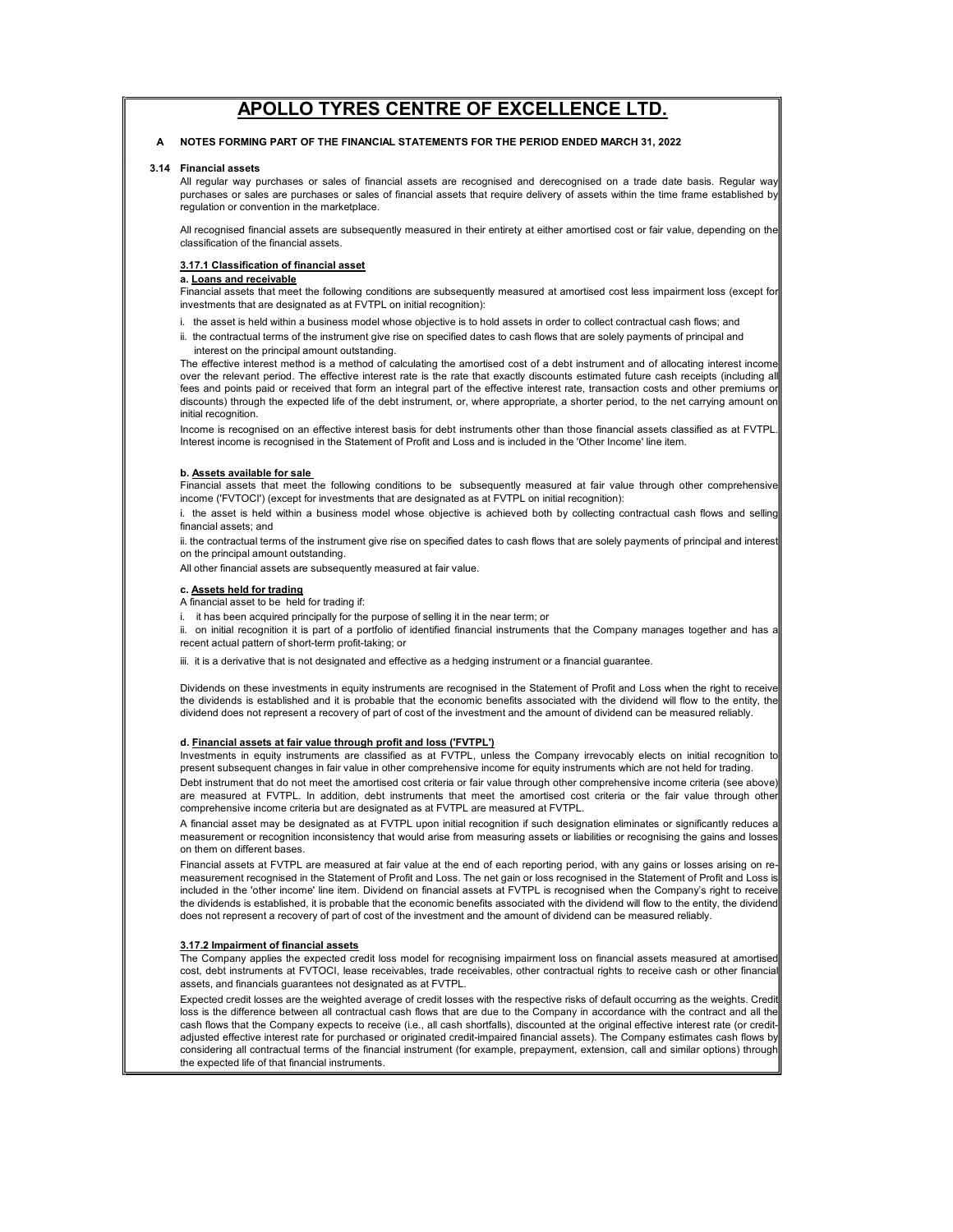### A NOTES FORMING PART OF THE FINANCIAL STATEMENTS FOR THE PERIOD ENDED MARCH 31, 2022

The Company measures the loss allowance for a financial instrument at an amount equal to the lifetime expected credit losses the credit risk on that financial instrument has increased significantly since initial recognition. If the credit risk on a financial instrument has not increased significantly since initial recognition, the Company measures the loss allowance for that financial instrument at an amount equal to 12-month expected credit losses.12-month expected credit losses are portion of the life-time expected credit losses and represent the lifetime cash shortfalls that will result if default occurs within the 12 months after the reporting date and thus, are not cash shortfalls that are predicted over the next 12 months.

If the Company measured loss allowance for a financial instrument at lifetime expected credit loss model in the previous period, but determines at the end of a reporting period that the credit risk has not increased significantly since initial recognition due to improvement in credit quality as compared to the previous period, the Company again measures the loss allowance based on 12 month expected credit losses.

When making the assessment of whether there has been a significant increase in credit risk since initial recognition, the Company uses the change in the risk of a default occurring over the expected life of the financial instrument. To make that assessment, the Company compares the risk of a default occurring on the financial instrument as at the reporting date with the risk of a default occurring on the financial instrument as at the date of initial recognition and considers reasonable and supportable information, that is available without undue cost or effort, that is indicative of significant increases in credit risk since initial recognition.

For trade receivables or any contractual right to receive cash or another financial asset that result from transactions that are within the scope of Ind AS 115 - Revenue from contracts with customers, the Company always measures the loss allowance at an amount equal to lifetime expected credit losses. Credit impaired balances are disclosed under provision for doubtful debts.

### 3.17.3 De-recognition of financial assets

The Company derecognises a financial asset when the contractual rights to the cash flows from the asset expire, or when it transfers the financial asset and substantially all the risks and rewards of ownership of the asset to another party. If the Company neither transfers nor retains substantially all the risks and rewards of ownership and continues to control the transferred asset, the Company recognises its retained interest in the asset and an associated liability for amounts it may have to pay. If the Company retains substantially all the risks and rewards of ownership of a transferred financial asset, the Company continues to recognise the financial asset and also recognises a collateralised borrowing for the proceeds received.

On de-recognition of a financial asset in its entirety, the difference between the asset's carrying amount and the sum of the consideration received and receivable and the cumulative gain or loss that had been recognised in other comprehensive income and accumulated in equity is recognised in the Statement of Profit and Loss if such gain or loss would have otherwise been recognized in the Statement of Profit and Loss on disposal of that financial asset.

On de-recognition of a financial asset other than in its entirety (e.g. when the Company retains an option to repurchase part of a transferred asset), the Company allocates the previous carrying amount of the financial asset between the part it continues to recognise under continuing involvement, and the part it no longer recognises on the basis of the relative fair values of those parts on the date of the transfer. The difference between the carrying amount allocated to the part that is no longer recognised and the sum of the consideration received for the part no longer recognised and any cumulative gain or loss allocated to it that had been recognised in other comprehensive income is recognised in the Statement of Profit and Loss if such gain or loss would have otherwise been recognized in the Statement of Profit and Loss on disposal of that financial asset. A cumulative gain or loss that had been recognised in other comprehensive income is allocated between the part that continues to be recognised and the part that is no longer recognised on the basis of the relative fair values of those parts.

### 3.17.4 Foreign Exchange gains and losses

The fair value of financial assets denominated in a foreign currency is determined in that foreign currency and translated at the spo rate at the end of each reporting period.

For foreign currency denominated financial assets measured at amortised cost and FVTPL, the exchange differences are recognised in the Statement of Profit and Loss except for those which are designated as hedging instruments in hedging

#### 3.15 Financial liabilities and equity instruments

### 3.18.1 Classification as debt or equity

Debt and equity instruments issued by the Company are classified as either financial liabilities or as equity in accordance with the substance of the contractual arrangements and the definitions of a financial liability and an equity instrument.

### 3.18.2 Equity instruments

An equity instrument is any contract that evidences a residual interest in the assets of an entity after deducting all of its liabilities. Equity instruments issued by the Company are recognised at the proceeds received, net of direct issue costs.

### 3.18.3 Financial liabilities

All financial liabilities are subsequently measured at amortised cost using the effective interest method or at FVTPL. However, financial liabilities that arise when a transfer of a financial asset does not qualify for derecognition or when the continuing involvement approach applies, financial guarantee contracts issued by the Company are measured in accordance with the specific accounting policies set out below.

### 3.18.3.1 Financial liabilities at FVTPL

Financial liabilities are classified as at FVTPL when the financial liability is either held for trading or it is designated as at FVTPL.

A financial liability is classified as held for trading if:

- i. it has been incurred principally for the purpose of repurchasing it in the near term; or
- a recent actual pattern of short-term profit-taking; or on initial recognition it is part of a portfolio of identified financial instruments that the Company manages together and has
- iii. it is a derivative that is not designated and effective as a hedging instrument.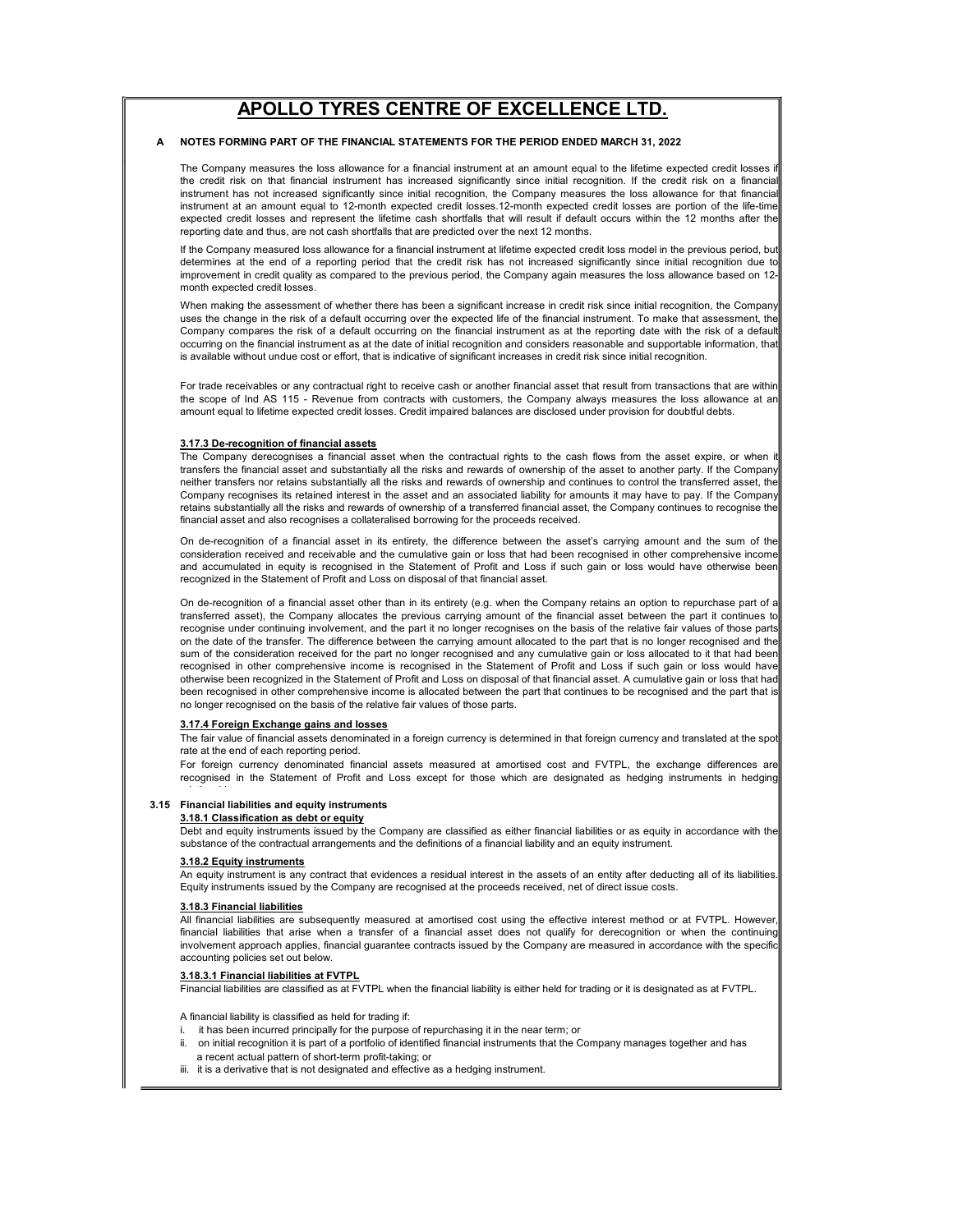#### A NOTES FORMING PART OF THE FINANCIAL STATEMENTS FOR THE PERIOD ENDED MARCH 31, 2022

A financial liability other than a financial liability held for trading may be designated as at FVTPL upon initial recognition if:

- arise; or i. such designation eliminates or significantly reduces a measurement or recognition inconsistency that would otherwise
- ii. the financial liability forms part of a Company of financial assets or financial liabilities or both, which is managed and it performance is evaluated on a fair value basis, in accordance with the Company's documented risk management or investment strategy, and information about the Companying is provided internally on that basis; or
- the entire combined contract to be designated as at FVTPL in accordance with Ind AS 109. iii. it forms part of a contract containing one or more embedded derivatives, and Ind AS 109 - Financial Instruments permits

Financial liabilities at FVTPL are stated at fair value, with any gains or losses arising on remeasurement recognised in the Statement of Profit and Loss.

### 3.18.3.2 Financial liabilities subsequently measured at amortised cost

Financial liabilities that are not held-for-trading and are not designated as at FVTPL are measured at amortised cost at the end of subsequent accounting periods. The carrying amounts of financial liabilities that are subsequently measured at amortised cost are determined based on the effective interest method. Interest expense that is not capitalised as part of costs of an asset is included in the 'finance costs' line item.

The effective interest method is a method of calculating the amortised cost of a financial liability and of allocating interest expense over the relevant period. The effective interest rate is the rate that exactly discounts estimated future cash payments (including all fees and points paid or received that form an integral part of the effective interest rate, transaction costs and other premiums or discounts) through the expected life of the financial liability, or (where appropriate) a shorter period, to the net carrying amount on initial recognition.

#### 3.18.3.3 Financial guarantee contracts

A financial guarantee contract is a contract that requires the issuer to make specified payments to reimburse the holder for a loss it incurs because a specified debtor fails to make payments when due in accordance with the terms of a debt instrument.

Financial guarantee contracts issued by the Company are initially measured at their fair values and, if not designated as at FVTPL, are subsequently measured at:

i amount of loss allowance determined in accordance with impairment requirements of Ind AS 109 - Financial Instruments; and

 recognition policies of Ind AS 115, Revenue from Contracts with Customers. ii. amount initially recognised less, where appropriate, cumulative amortisation recognised in accordance with the revenue

For financial liabilities that are denominated in a foreign currency and are measured at amortised cost at the end of each reporting period, the foreign exchange gains and losses are determined based on the amortised cost of the instruments and are recognised in the 'Other Income' line item.

The fair value of financial liabilities denominated in a foreign currency is determined in that foreign currency and translated at the spot rate at the end of the reporting period. For financial liabilities that are measured as at FVTPL, the foreign exchange component forms part of the fair value gains or losses and is recognised in the Statement of Profit and Loss.

### 3.18.3.4 Derecognition of financial liabilities

The Company derecognises financial liabilities when, and only when, the Company's obligations are discharged, cancelled or they expire. The difference between the carrying amount of the financial liability derecognised and the consideration paid and payable is recognised in the Statement of Profit and Loss.

### 3.16 Cash and cash equivalents

Cash comprises cash on hand and demand deposits with banks. Cash equivalents are short-term balances (with an original maturity of three months or less from the date of acquisition), highly liquid investments that are readily convertible into known amounts of cash and which are subject to insignificant risk of changes in value.

For the purpose of the statement of cash flows, cash and cash equivalents consist of cash and short-term balances, as defined above, net of outstanding cash credits as they are considered an integral part of the Company's cash management. The cash flow statement is prepared using indirect method.

#### 3.17 Rounding off amounts

All amounts disclosed in the financial statements and notes have been rounded off to the nearest Lakhs as per the requirements of Schedule III of the Act unless otherwise stated.

#### 3.18 Critical accounting judgements and key sources of estimation uncertainty

The preparation of financial statements in conformity with Ind AS requires management to make certain judgements and estimates that may effect the application of accounting policies, reported amounts and related disclosures.

These judgments and estimates may have an impact on the assets and liabilities, disclosure of contingent liabilities at the date of the financial statements, and income and expense items for the period under review. Actual results may differ from these judgements and estimates.

All assumptions, expectations and forecasts that are used as a basis for judgments and estimates in the financial statements represent as accurately an outlook as possible for the Company. These judgements and estimates only represent the interpretation of the Company as of the dates on which they were prepared.

Important judgments and estimates relate largely to provisions, pensions, tangible and intangible assets (lives, residual values and impairment), deferred tax assets and liabilities and valuation of financial instruments.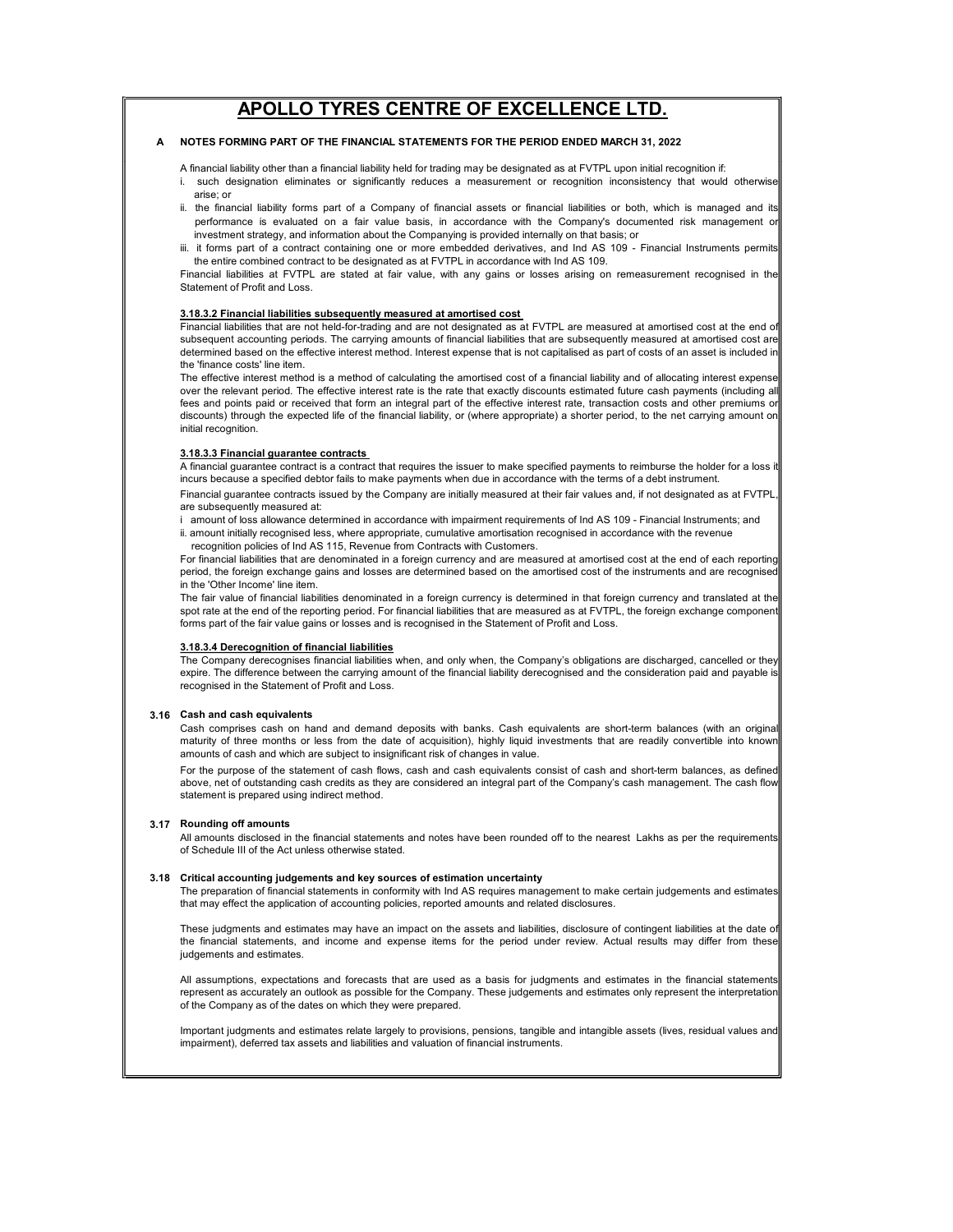### APOLLO TYRES CENTRE OF EXCELLENCE LTD. NOTES FORMING PART OF THE FINANCIAL STATEMENT

#### B1 Depreciation and Amortization Expense

Rs. Lakhs

|                                                  |                | .                     |
|--------------------------------------------------|----------------|-----------------------|
| <b>Particulars</b>                               | Year ended     | Year ended            |
|                                                  | March 31, 2022 | <b>March 31, 2021</b> |
| Depreciation/Amortization of Right of Use Assets | 25.12          |                       |
| <b>Total</b>                                     | 25.12          |                       |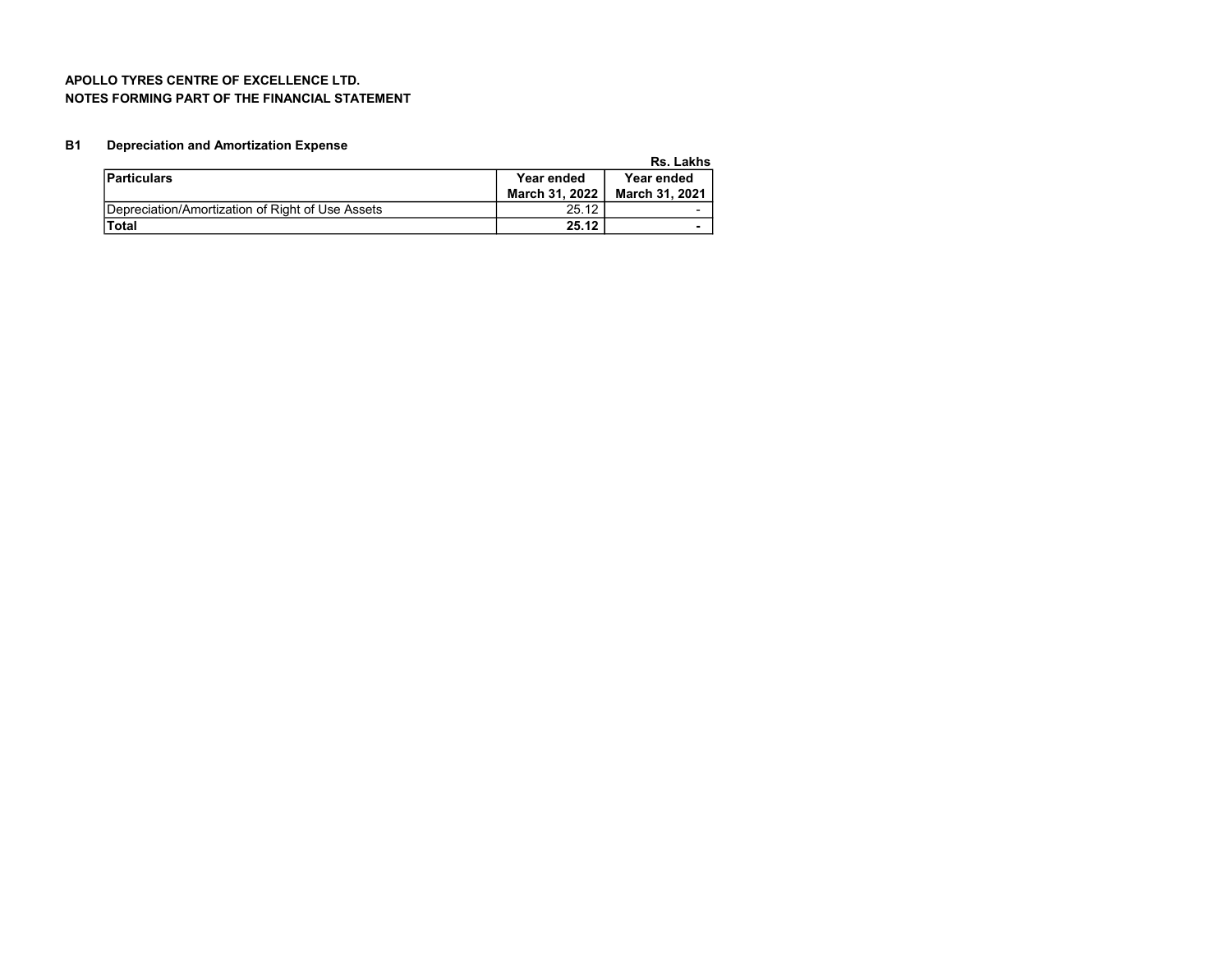# APOLLO TYRES CENTRE OF EXCELLENCE LTD. NOTES FORMING PART OF THE FINANCIAL STATEMENT

# B2 Other Financial Assets

|                            |                                | Rs. Lakhs                      |
|----------------------------|--------------------------------|--------------------------------|
| <b>Particulars</b>         | As at<br><b>MARCH 31, 2022</b> | As at<br><b>MARCH 31, 2021</b> |
| Unsecured, considered good |                                |                                |
| Security deposits          | 17.97                          | $\sim$                         |
|                            | 17.97                          | ۰                              |
|                            |                                |                                |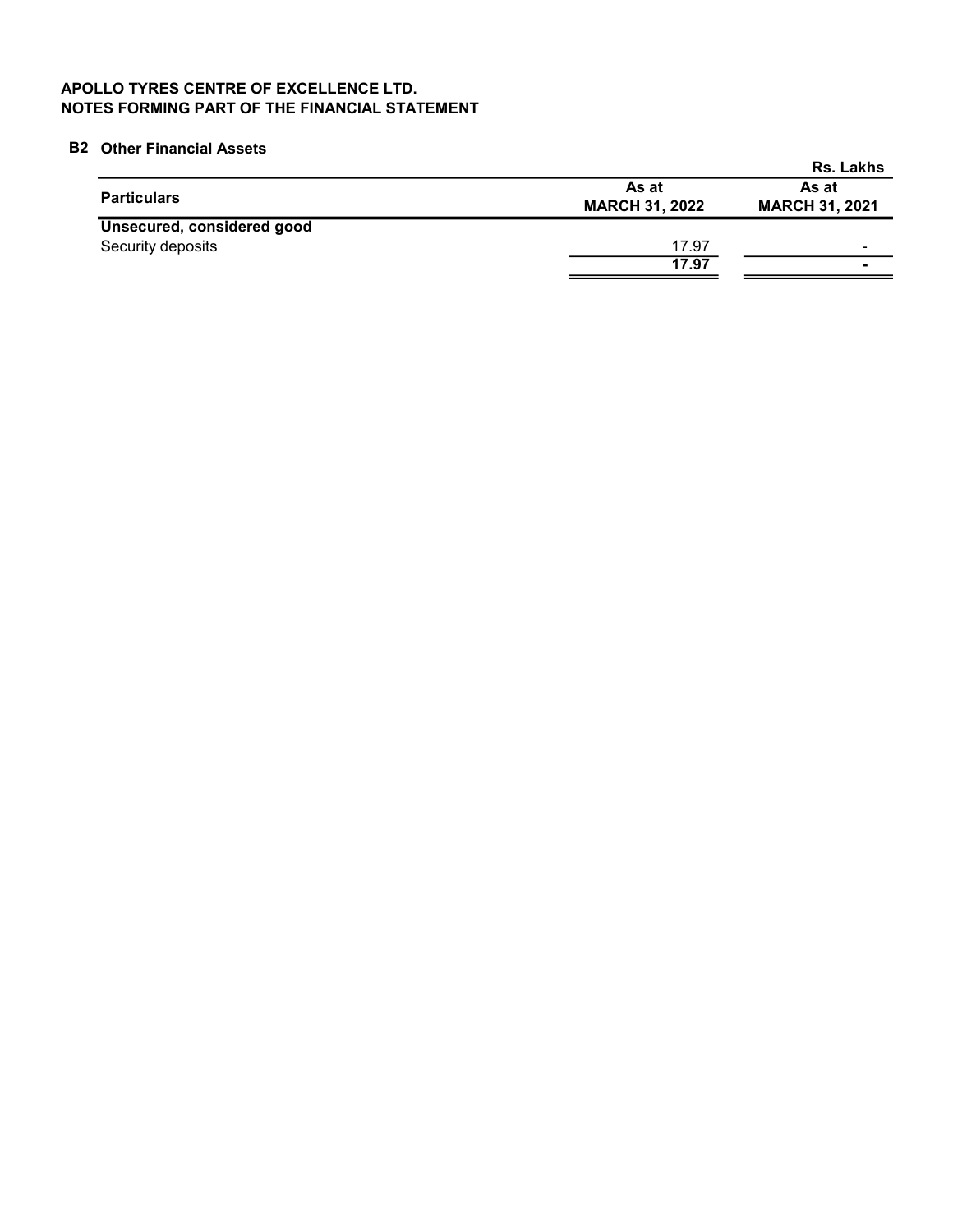# Non-Financial Assets (Non-Current)

# B3 Non-Current Tax Assets (Net)

|                                                             |                       | Rs. Lakhs             |
|-------------------------------------------------------------|-----------------------|-----------------------|
|                                                             | As at                 | As at                 |
| <b>Particulars</b>                                          | <b>MARCH 31, 2022</b> | <b>MARCH 31, 2021</b> |
| Income tax                                                  | 7.13                  |                       |
| (Net of provision for tax of Rs. 3.71 Lakhs (Rs. Nil Lakhs) |                       |                       |
|                                                             | 7.13                  |                       |
|                                                             |                       |                       |

# B4 Other Non-Current Assets

|        | <b>Rs. Lakhs</b>      |
|--------|-----------------------|
| As at  | As at                 |
|        | <b>MARCH 31, 2021</b> |
|        |                       |
| 135.96 | -                     |
| 135.96 |                       |
|        | <b>MARCH 31, 2022</b> |

# Financial Assets (Current)

# B5 Trade receivables

|                                                                                          |                                | Rs. Lakhs                      |
|------------------------------------------------------------------------------------------|--------------------------------|--------------------------------|
| <b>Particulars</b>                                                                       | As at<br><b>MARCH 31, 2022</b> | As at<br><b>MARCH 31, 2021</b> |
| Outstanding for a period exceeding six months from the<br>date they were due for payment |                                |                                |
| Considered good*                                                                         | 109.50                         |                                |
|                                                                                          | 109.50                         |                                |
| * Includes balances with related parties (refer note C8)                                 |                                |                                |

# Financial Assets (Current)

## B6 Cash and Cash Equivalents

|                                                     |                                | Rs. Lakhs                      |
|-----------------------------------------------------|--------------------------------|--------------------------------|
| <b>Particulars</b>                                  | As at<br><b>MARCH 31, 2022</b> | As at<br><b>MARCH 31, 2021</b> |
| Balances with banks                                 |                                |                                |
| - On current accounts                               | 23.88                          | 10.00                          |
| Deposits with original maturity of 3 months or less | 249.00                         |                                |
|                                                     | 272.88                         | 10.00                          |

# B7 Other Financial Assets (Current)

|                       | <b>Rs. Lakhs</b>      |
|-----------------------|-----------------------|
| As at                 | As at                 |
| <b>MARCH 31, 2022</b> | <b>MARCH 31, 2021</b> |
| 0.44                  | -                     |
| 0.44                  | -                     |
|                       |                       |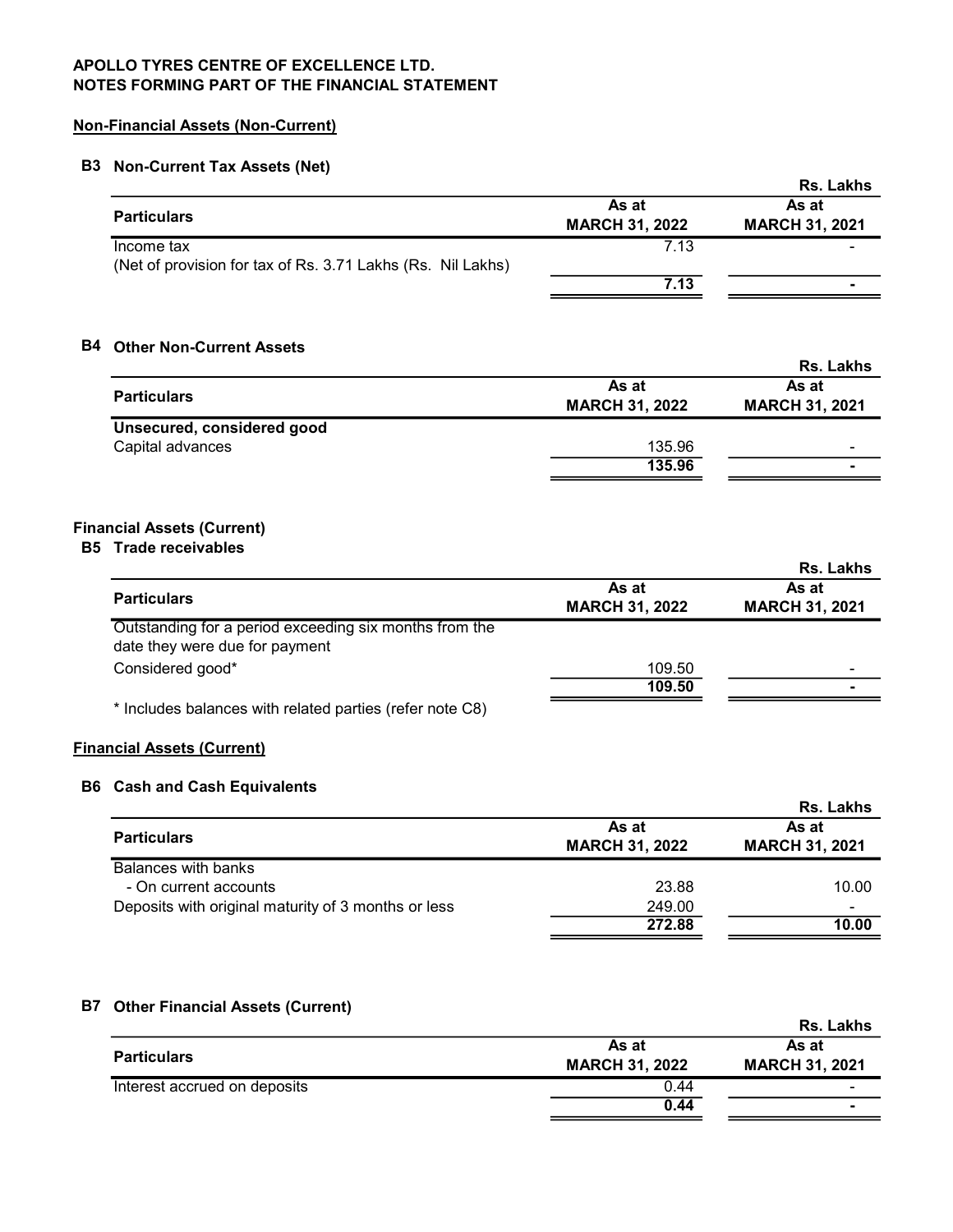### B8 Equity Share Capital

|                                                                       |          | Rs. Lakhs                     |
|-----------------------------------------------------------------------|----------|-------------------------------|
| <b>Particulars</b>                                                    | As at    | As at                         |
|                                                                       |          | MARCH 31, 2022 MARCH 31, 2021 |
| Authorised                                                            |          |                               |
| <b>1,00,00,000 Nos.</b> (50,00,000 Nos.) equity shares of Rs. 10 each | 1.000.00 | 500.00                        |
|                                                                       | 1.000.00 | 500.00                        |
| Issued, subscribed & fully paid up                                    |          |                               |
| <b>50,00,000 Nos.</b> (1,00,000 Nos.) equity shares of Rs 10 each     | 500.00   | 10.00                         |
|                                                                       | 500.00   | 10.00                         |

a. Reconciliation of the equity shares at the beginning and at the end of the year:

| As at<br><b>MARCH 31, 2022</b><br><b>Particulars</b><br>Rs. Lakhs<br>No. of Shares |           | As at<br><b>MARCH 31, 2021</b> |                          |                          |
|------------------------------------------------------------------------------------|-----------|--------------------------------|--------------------------|--------------------------|
|                                                                                    |           |                                | No. of Shares            | Rs. Lakhs                |
| Shares outstanding at the beginning of the year                                    | 1.00.000  | 10.00                          | $\overline{\phantom{0}}$ |                          |
| Shares issued during the year                                                      | 49,00,000 | 490.00                         | 1.00.000                 | 10.00                    |
| Shares bought back during the year                                                 |           | $\overline{\phantom{0}}$       |                          | $\overline{\phantom{a}}$ |
| Shares outstanding at the end of the year                                          | 50,00,000 | 500.00                         | 1.00.000                 | 10.00                    |

b. Shares held by the Holding / Ultimate Holding Company and / or their subsidiaries & associates:

| As at<br><b>MARCH 31, 2022</b><br>Name of the shareholder |                      |           | As at<br><b>MARCH 31, 2021</b> |           |
|-----------------------------------------------------------|----------------------|-----------|--------------------------------|-----------|
|                                                           | <b>No. of Shares</b> | Rs. Lakhs | <b>No. of Shares</b>           | Rs. Lakhs |
| Apollo Tyres Limited (Holding Company)                    | 49.99.994            | 100.00    | 99.994                         | 10.00     |

### c. Details of shareholders holding more than 5% of the paid up share capital of the Company:

| Name of the shareholder                | As at<br><b>MARCH 31, 2022</b> |         | As at<br><b>MARCH 31, 2021</b> |        |
|----------------------------------------|--------------------------------|---------|--------------------------------|--------|
|                                        | No. of Shares                  | %age    | No. of Shares                  | %age   |
| Apollo Tyres Limited (Holding Company) | 49.99.994                      | 100.00% | 99.994                         | 99.99% |

### d. Terms / rights attached to equity shares:

The Company has only one class of issued shares referred to as equity shares having a par value of Re. 10 each. The holder of equity shares are entitled to one vote per share.

In the event of liquidation of the Company, the holders of equity shares will be entitled to receive remaining assets of the Company, after distribution of all preferential amounts. The distribution will be in proportion to the number of equity shares held by the shareholders.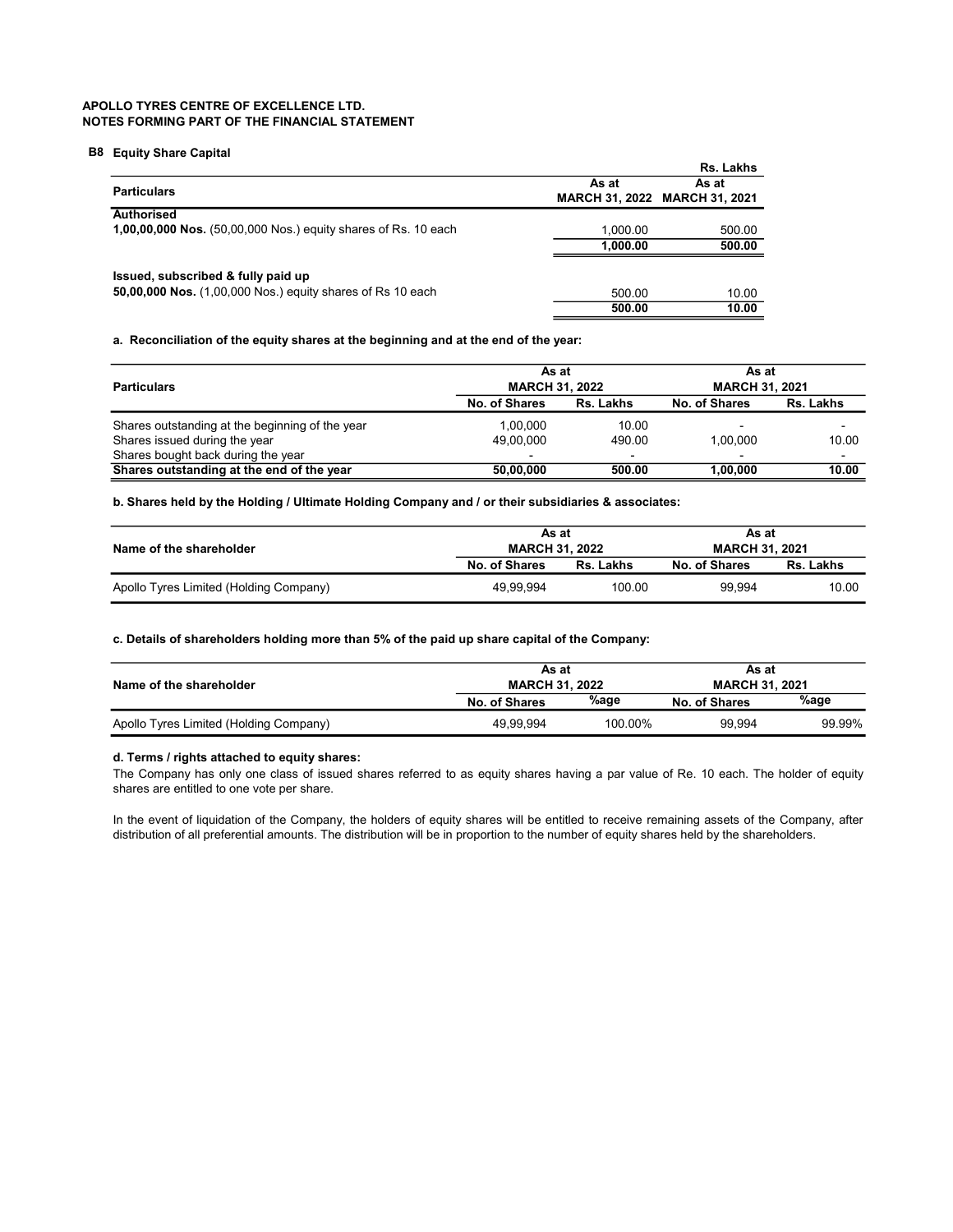# Non-Financial Liabilities (Non-Current)

# B9 Provisions

| .                                      |                                | Rs. Lakhs                      |
|----------------------------------------|--------------------------------|--------------------------------|
| <b>Particulars</b>                     | As at<br><b>MARCH 31, 2022</b> | As at<br><b>MARCH 31, 2021</b> |
| <b>Provisons for employee benefits</b> |                                |                                |
| Gratuity (unfunded)                    | 0.25                           |                                |
|                                        | 0.25                           |                                |
|                                        |                                |                                |

# Financial Liabilities (Current)

## B10 Trade Payables

|                                                       |                                | Rs. Lakhs                      |
|-------------------------------------------------------|--------------------------------|--------------------------------|
| <b>Particulars</b>                                    | As at<br><b>MARCH 31, 2022</b> | As at<br><b>MARCH 31, 2021</b> |
| Total outstanding dues of Micro Enterprises and Small |                                |                                |
| <b>Enterprises</b>                                    |                                |                                |
| Total outstanding dues of creditors other than Micro  |                                |                                |
| <b>Enterprises and Small Enterprises</b>              | 4.90                           | 0.84                           |
| Payable to related parties (refer note)               | 17.81                          |                                |
|                                                       | 22.71                          | 0.84                           |

# B11 Other Financial Liabilities

|                                |                                | <b>Rs. Lakhs</b>               |
|--------------------------------|--------------------------------|--------------------------------|
| <b>Particulars</b>             | As at<br><b>MARCH 31, 2022</b> | As at<br><b>MARCH 31, 2021</b> |
| <b>Outstanding liabilities</b> |                                |                                |
| Employee related payables      | 7.08                           |                                |
| <b>Others</b>                  | 0.78                           |                                |
|                                | 7.86                           |                                |

# Non-Financial Liabilities (Current)

# B12 Other Current Liabilities

| U JIVI YUN JIN EKUMING                  |                                | <b>Rs. Lakhs</b>               |
|-----------------------------------------|--------------------------------|--------------------------------|
| <b>Particulars</b>                      | As at<br><b>MARCH 31, 2022</b> | As at<br><b>MARCH 31, 2021</b> |
| Amount payable to statutory authorities | 19.56<br>19.56                 | 0.06<br>0.06                   |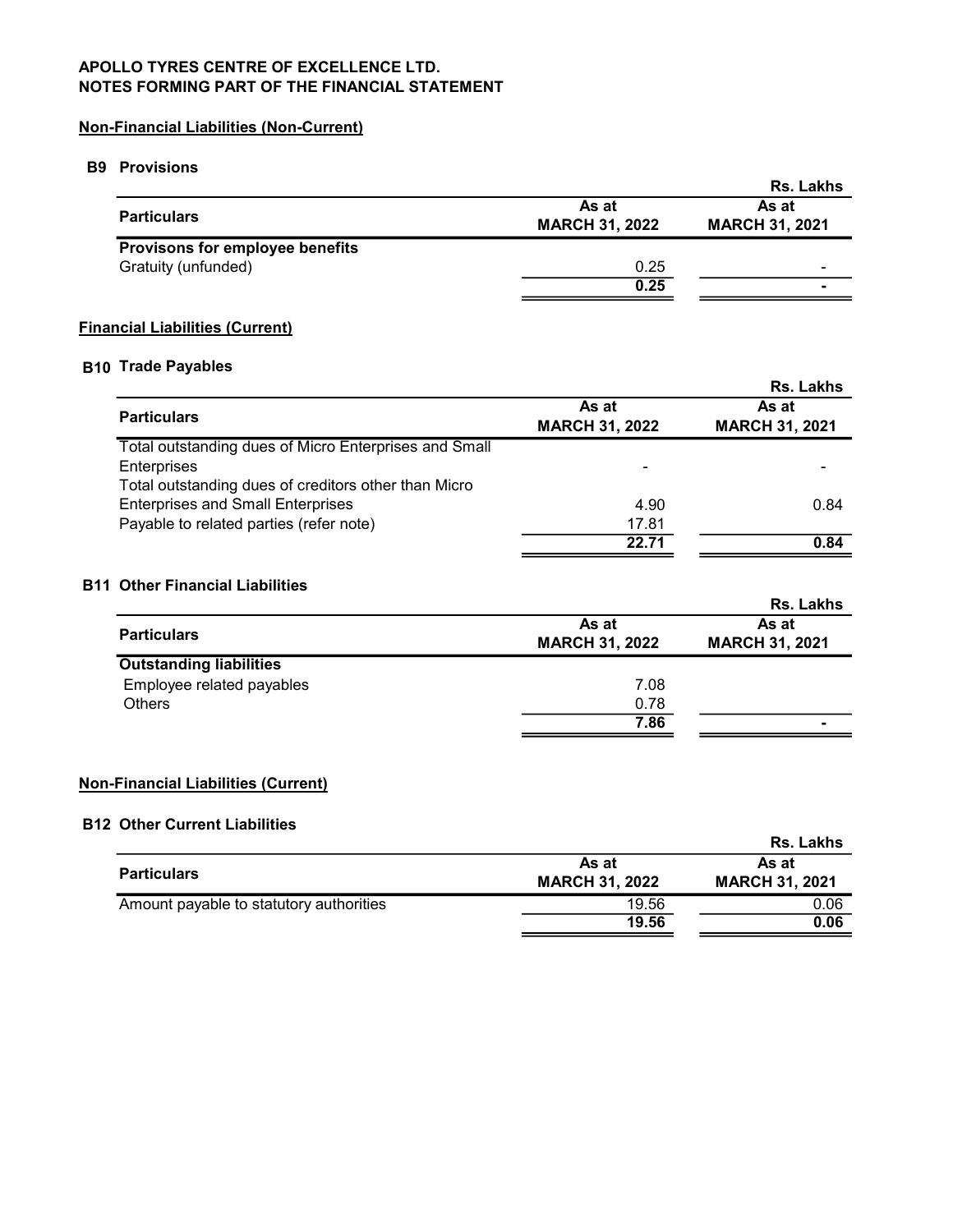# B13 Revenue from Operations

|                    |                       | <b>Rs. Lakhs</b>      |
|--------------------|-----------------------|-----------------------|
| <b>Particulars</b> | Year ended            | Year ended            |
|                    | <b>MARCH 31, 2022</b> | <b>MARCH 31, 2021</b> |
| Sale of Services   | 100.74                | -                     |
|                    | 100.74                |                       |

# B14 Other Income

|                       | <b>Rs. Lakhs</b>      |
|-----------------------|-----------------------|
| Year ended            | Year ended            |
| <b>MARCH 31, 2022</b> | <b>MARCH 31, 2021</b> |
| 3.78                  |                       |
| 0.90                  | -                     |
| 4.68                  |                       |
|                       |                       |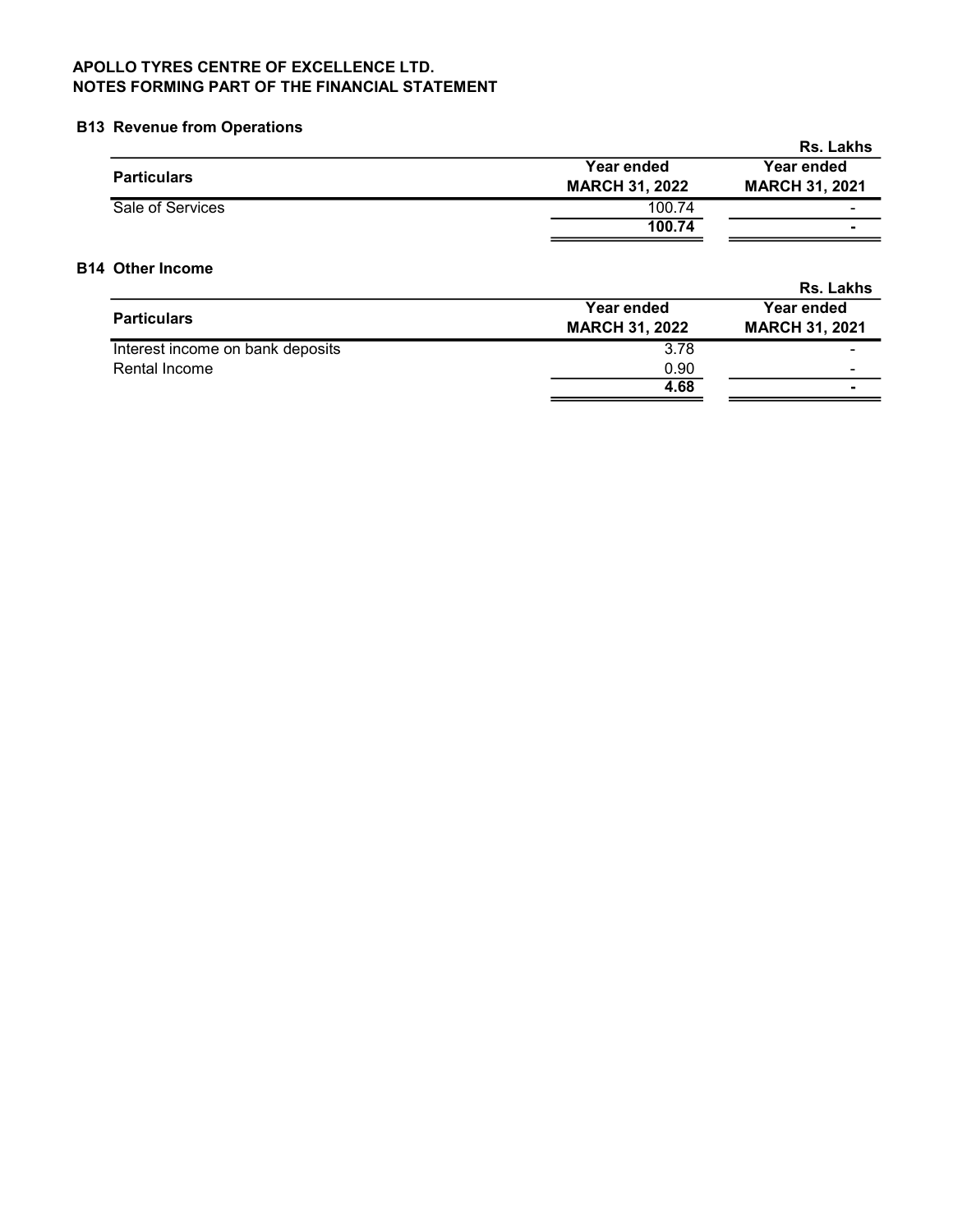# B15 Employee Benefit Expenses

|                                           |                                     | <b>Rs. Lakhs</b>                    |
|-------------------------------------------|-------------------------------------|-------------------------------------|
| <b>Particulars</b>                        | Year ended<br><b>MARCH 31, 2022</b> | Year ended<br><b>MARCH 31, 2021</b> |
| Salaries, wages and bonus                 | 30.00                               |                                     |
| Contribution to provident and other funds | 1.34                                |                                     |
| Staff welfare                             | $\overline{\phantom{0}}$            |                                     |
|                                           | 31.34                               |                                     |

# B16 Finance Costs

|                                                   |                                     | <b>Rs. Lakhs</b>                    |
|---------------------------------------------------|-------------------------------------|-------------------------------------|
| <b>Particulars</b>                                | Year ended<br><b>MARCH 31, 2022</b> | Year ended<br><b>MARCH 31, 2021</b> |
| Finance charge on amortisation of lease liability | 15.46                               |                                     |
|                                                   | 15.46                               |                                     |

# B17 Other Expenses

|                                                 |                                     | <b>Rs. Lakhs</b>                    |
|-------------------------------------------------|-------------------------------------|-------------------------------------|
| <b>Particulars</b>                              | Year ended<br><b>MARCH 31, 2022</b> | Year ended<br><b>MARCH 31, 2021</b> |
| Rates and taxes                                 | 3.75                                |                                     |
| Travelling, conveyance and vehicle              | 1.19                                |                                     |
| Printing, stationery & communication            | 0.11                                |                                     |
| Legal & professional                            | 14.93                               |                                     |
| Statutory auditors remuneration (refer note C3) | 0.90                                | 0.30                                |
| <b>Retainer Fee</b>                             | 22.40                               |                                     |
| Miscellaneous                                   | 3.43                                | 0.60                                |
|                                                 | 46.71                               | 0.90                                |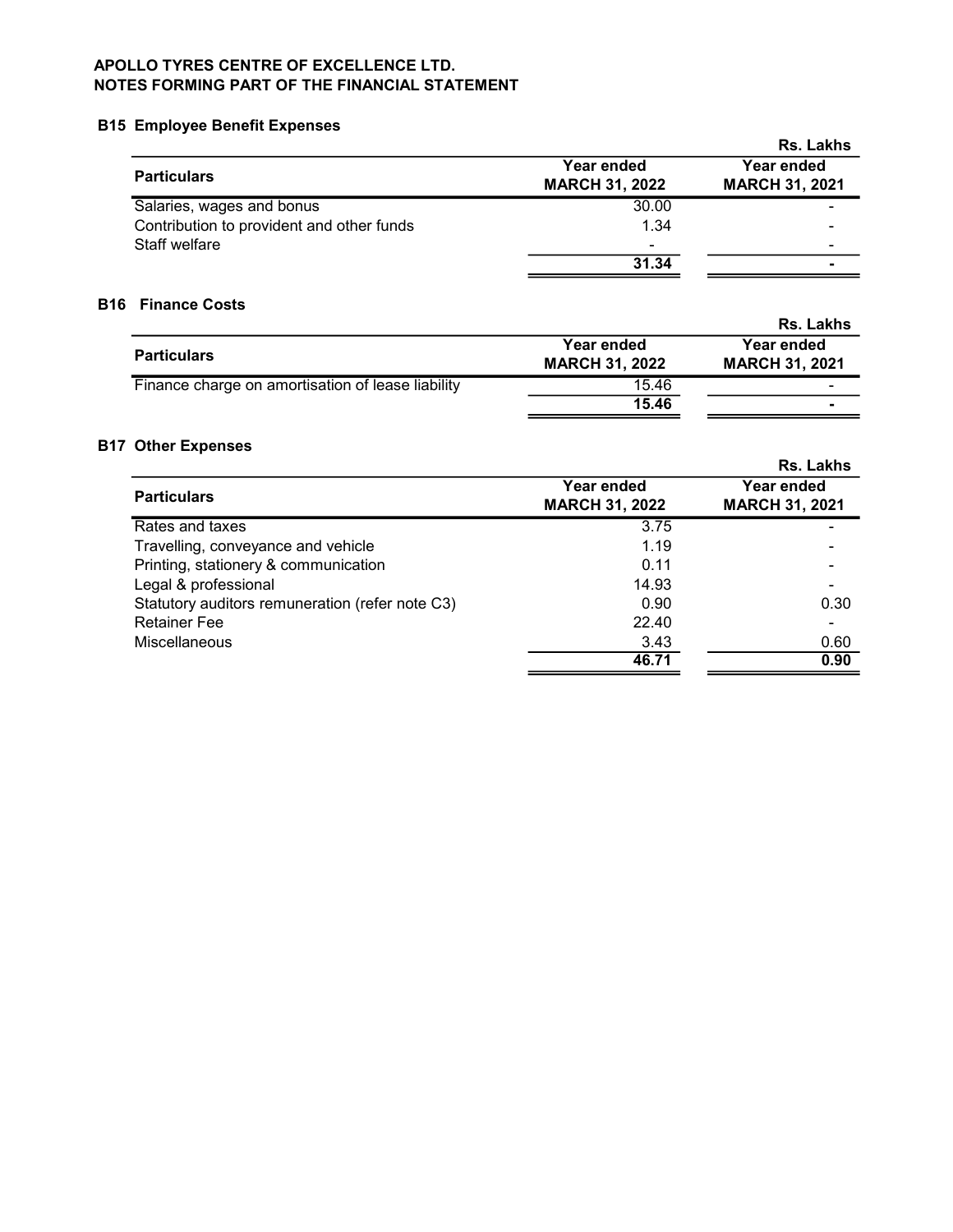### C NOTES FORMING PART OF THE FINANCIAL STATEMENT

- 1 Income taxes
- i) Reconciliation between average effective tax rate and applicable tax rate

| <b>Particulars</b>                                                           |                    | 2021-22     | 2020-21          |                          |
|------------------------------------------------------------------------------|--------------------|-------------|------------------|--------------------------|
|                                                                              | Rs. Lakhs          | Rate $(\%)$ |                  | Rate $(\%)$              |
| <b>Profit before tax</b><br>Income tax using the Company's domestic tax rate | (13.21) <br>(3.32) | 25.17%      | (0.90)<br>(0.23) | 25.17%                   |
| Tax effect of<br>Non deductible expenses                                     | 0.94               | $-7.14%$    | $\blacksquare$   | $\overline{\phantom{a}}$ |
| Income tax expense recognised in the statement of profit<br>land loss        | (2.38)             | 18.02%      | (0.23)           | 25.17%                   |

### ii) Components of deferred tax liabilities (net)

| Year ended March 31.2021 | Rs. Lakhs |
|--------------------------|-----------|
|--------------------------|-----------|

| Particulars                                               | As at<br>March 31, 2021 | Recognised in<br>statement of profit<br>and loss | Recognized<br>in/reclassified<br>from OCI | As at<br>March 31, 2021 |
|-----------------------------------------------------------|-------------------------|--------------------------------------------------|-------------------------------------------|-------------------------|
| Tax effect of items constituting deferred tax liabilities |                         |                                                  |                                           |                         |
| Property, plant and equipment                             |                         |                                                  |                                           |                         |
| <b>O</b> thers                                            |                         | 221.26                                           | $\blacksquare$                            | 221.26                  |
| Gross deferred tax liability (a)                          |                         | 221.26                                           | -                                         | 221.25                  |
| Tax effect of items constituting deferred tax assets      |                         |                                                  |                                           |                         |
| Carry forward losses                                      | 0.23                    | (0.23)                                           |                                           | 0.00                    |
| Employee benefits                                         |                         | 0.06                                             |                                           | 0.06                    |
| <b>O</b> thers                                            |                         | 227.51                                           | $\overline{\phantom{a}}$                  | 227.51                  |
| Gross deferred tax assets (b)                             | 0.23                    | 227.35                                           | -                                         | 227.57                  |
|                                                           |                         |                                                  |                                           |                         |
| Net deferred tax liability/(Asset) (a-b)                  | (0.23)                  | (6.09)                                           |                                           | (6.31)                  |

### Year ended March 31,2021 Rs. Lakhs

| <b>Particulars</b>                                                                                                                                             | As at<br>March 31, 2020 | Recognised in<br>statement of profit<br>and loss | Recognized<br>in/reclassified<br>from OCI | As at<br>March 31, 2021 |
|----------------------------------------------------------------------------------------------------------------------------------------------------------------|-------------------------|--------------------------------------------------|-------------------------------------------|-------------------------|
| Tax effect of items constituting deferred tax liabilities                                                                                                      |                         |                                                  |                                           |                         |
| Property, plant and equipment                                                                                                                                  |                         |                                                  |                                           |                         |
| <b>Others</b>                                                                                                                                                  |                         |                                                  |                                           |                         |
| Fair value of equity instruments                                                                                                                               |                         |                                                  | ۰                                         |                         |
| Gross deferred tax liability (a)                                                                                                                               |                         |                                                  | -                                         |                         |
| Tax effect of items constituting deferred tax assets<br><b>Fair value of Equity instruments</b><br>Carry forward losses<br>Employee benefits<br><b>O</b> thers |                         | 0.23                                             |                                           | 0.23                    |
| Gross deferred tax assets (b)                                                                                                                                  |                         | 0.23                                             |                                           | 0.23                    |
|                                                                                                                                                                |                         |                                                  |                                           |                         |
| Net deferred tax liability/(Asset) (a-b)                                                                                                                       |                         | (0.23)                                           | $\blacksquare$                            | (0.23)                  |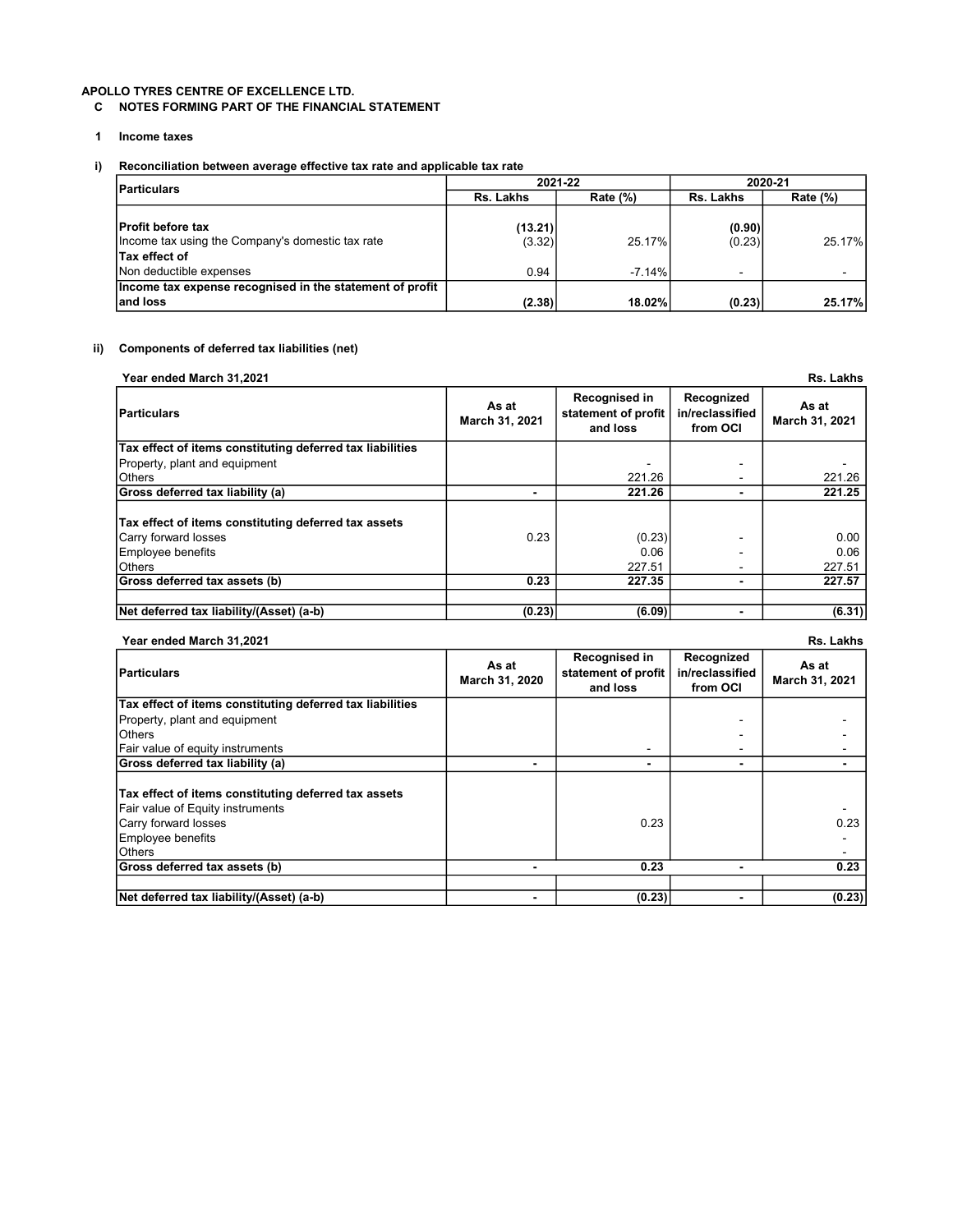### C OTHER NOTES FORMING PART OF THE FINANCIAL STATEMENTS FOR THE PERIOD ENDED MARCH 31, 2022

### 2 Financial instrument

### A. Capital risk management

The capital structure of the Company consists of debt, cash and cash equivalents and equity attributable to equity shareholders of the Company which comprises issued share capital and accumulated reserves disclosed in the Statement of Changes in Equity.

The Company's capital management objective is to achieve an optimal weighted average cost of capital while continuing to safeguard the Company's ability to meet its liquidity requirements (including its commitments in respect of capital expenditure) and repay loans as they fall due.

The Company manages its capital structure and makes adjustments in light of changes in economic conditions and the requirements of the financial covenants. To maintain or adjust the capital structure, the Company may adjust the dividend payment to shareholders, return capital to shareholders or issue new shares. The Company monitors capital using a gearing ratio, which is debt divided by total equity. The Company's policy is to keep an optimum gearing ratio. The Company includes within debt, interest bearing loans and borrowings.

|                                              |                 | <b>Rs Lakhs</b>      |
|----------------------------------------------|-----------------|----------------------|
| Particulars                                  | As on March 31. | As on March 31, 2021 |
|                                              | 2022            |                      |
| Borrowings                                   |                 |                      |
| Current maturities of non current borrowings |                 |                      |
| $\vert$ Debt (a)                             |                 |                      |
| Equity                                       | 500.00          | 10.00                |
| Other equity                                 | (11.50)         | (0.67)               |
| Total equity (b)                             | 488.50          | 9.33                 |
| Debt to equity ((a) / (b))                   |                 |                      |

### B. Financial risk management

### a) Credit risk

Credit risk is the risk that counterparty will default on its contractual obligations resulting in financial loss to the Company. The Company has adopted a policy of only dealing with creditworthy customers

### b) Liquidity risk

The Company manages liquidity risk by maintaining adequate reserves and banking facilities, by continuously monitoring forecast and actual cash flows and by matching the maturity profiles of financial assets and liabilities for the Company.

### c) The below tables summarise the fair value of the financial assets / liabilities

i. Fair value of financial assets and financial liabilities carried at amortized cost

| Particulars                  | As on March 31,<br>2021 (Rs Lakhs) | As on March 31,<br>2021 (Rs Lakhs) | Fair value hierarchy<br>(Level 1, 2 or 3) * |
|------------------------------|------------------------------------|------------------------------------|---------------------------------------------|
| <b>Financial assets</b>      |                                    |                                    |                                             |
| ICASH AND CASH EQUIVALENTS   | 272.88                             | 10.00                              | 3                                           |
| Total                        | 272.88                             | 10.00                              |                                             |
|                              |                                    |                                    |                                             |
| <b>Financial Liabilities</b> |                                    |                                    |                                             |
| Trade Payables               | 90.08                              | 0.84                               | 3                                           |
| Total                        | 90.08                              | 0.84                               |                                             |

\* Level 1 - Quoted price in an active market.

\* Level 2 - Inputs other than quoted prices included within liability Level 1 that are observable or the asset or liability, either directly or indeirectly.

\* Level 3 - Unobservable inputs for asset or liability.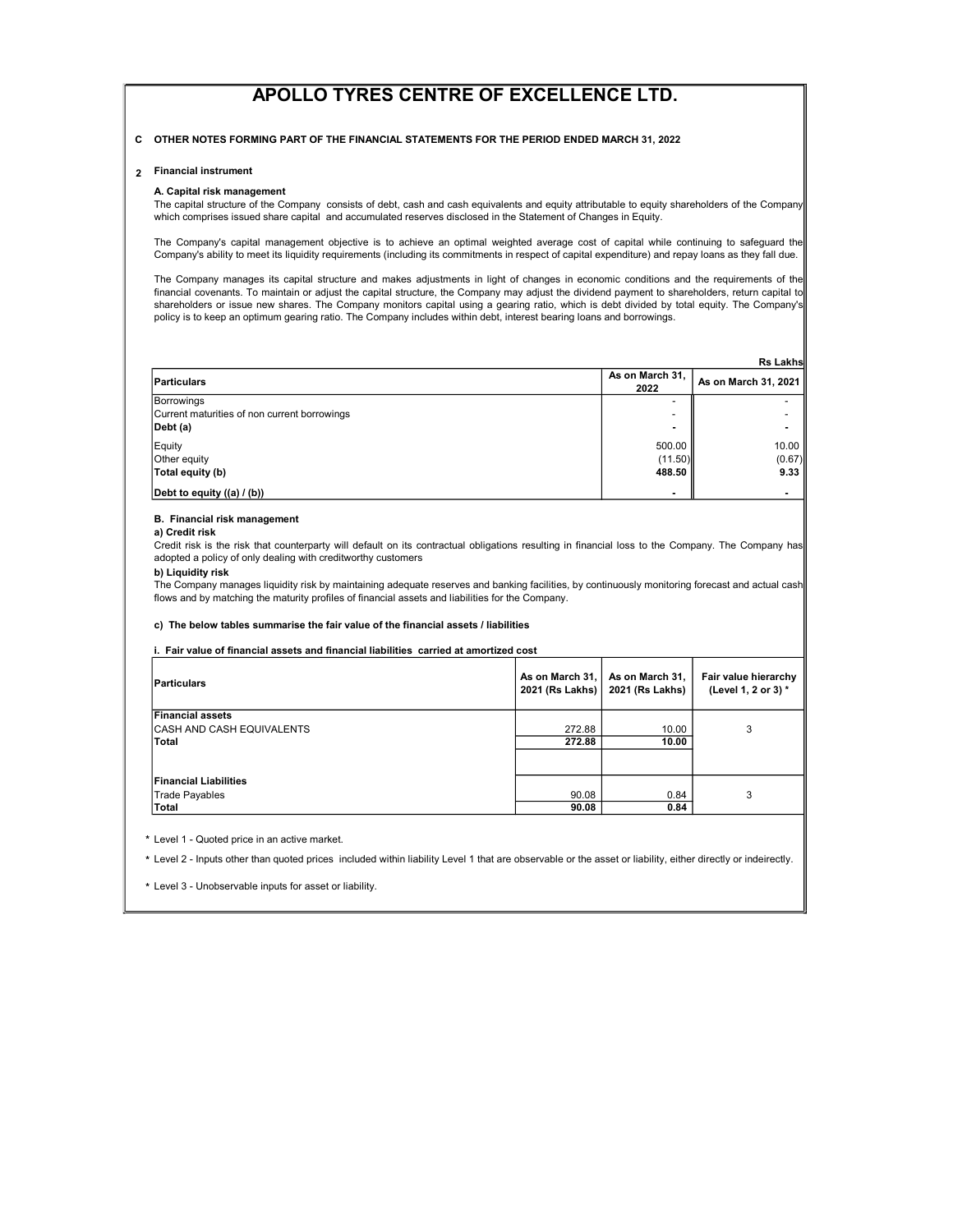### C OTHER NOTES FORMING PART OF THE FINANCIAL STATEMENTS FOR THE PERIOD ENDED MARCH 31, 2022

| <b>Statutory auditors' remuneration</b> |         | <b>Rs Lakhs</b> |
|-----------------------------------------|---------|-----------------|
| Particulars                             | 2021-22 | 2020-21         |
| <b>IFor audits</b>                      | 0.90    | 0.30            |
| For taxation matters                    |         |                 |
| <b>IFor other services</b>              |         |                 |
| Total                                   | 0.90    | 0.30            |

### 4 Disclosures required under Section 22 of the Micro, Small and Medium Enterprises Development Act, 2006

| <b>Particulars</b>                                                                                  | As on March 31,<br>2022 | As on March 31, 2021 |
|-----------------------------------------------------------------------------------------------------|-------------------------|----------------------|
| $(i)$ Principal amount remaining unpaid to any supplier as at the end of the accounting year        |                         |                      |
| (ii) Interest due thereon remaining unpaid to any supplier as at the end of the accounting year     |                         |                      |
| (iii) The amount of interest paid along with the amounts of the payment made to the supplier beyond |                         |                      |
| (iv) The amount of interest due and payable for the year                                            |                         |                      |
| $\vert$ (v) The amount of interest accrued and remaining unpaid at the end of the accounting year   |                         |                      |
| (vi) The amount of further interest due and payable even in the succeeding year, until such date    |                         |                      |

Dues to Micro and Small Enterprises have been determined to the extent such parties have been identified on the basis of information collected by the Management. This has been relied upon by the auditors.

### 5 Trade Receivables ageing schedule

| <b>Haue Receivables ageing scriedule</b>          |                       |                      |                       | <b>Rs Lakhs</b>      |
|---------------------------------------------------|-----------------------|----------------------|-----------------------|----------------------|
| <b>Particulars</b>                                |                       | As on March 31, 2022 |                       | As on March 31, 2021 |
|                                                   | Less than 6<br>months | Total                | Less than 6<br>months | Total                |
| Undisputed Trade receivables -<br>considered good | 109.50                | 109.50               |                       |                      |

### 6 Trade Payable ageing schedule

| Trade Payable agenty scriedule |                       |       |                       | <b>Rs Lakhs</b> |
|--------------------------------|-----------------------|-------|-----------------------|-----------------|
| <b>Particulars</b>             | As on March 31, 2022  |       | As on March 31, 2021  |                 |
|                                | Less than 6<br>months | Total | Less than 6<br>months | Total           |
| <b>Others</b>                  | 22.71                 | 22.71 |                       |                 |

### 7 Employee Related Payable

| Elliployee Related Fayable |                       |       |                       | <b>Rs Lakhs</b> |
|----------------------------|-----------------------|-------|-----------------------|-----------------|
| <b>Particulars</b>         | As on March 31, 2022  |       | As on March 31, 2021  |                 |
|                            | Less than 6<br>months | Total | Less than 6<br>months | Total           |
| <b>O</b> thers             | 7.08                  | 7.08  |                       |                 |

#### 8 Disclosure of related party transactions in accordance with Ind AS 24 - Related Party Disclosures

| <b>PARTICULARS</b>         | 2021-22                                   | 2020-21                                   |
|----------------------------|-------------------------------------------|-------------------------------------------|
| <b>Holding Company</b>     | Apollo Tyres Limited                      | <b>Apollo Tyres Limited</b>               |
| <b>Fellow Subsidiaries</b> | Apollo Tyres (Greenfield) B.V.            | Apollo Tyres (Greenfield) B.V.            |
|                            | Apollo Tyres Cooperatief U.A.             | Apollo Tyres Cooperatief U.A.             |
|                            | Apollo (South Africa) Holdings (Pty) Ltd  | Apollo (South Africa) Holdings (Pty) Ltd  |
|                            | Apollo Tyres Africa (Pty) Ltd             | Apollo Tyres Africa (Pty) Ltd             |
|                            | Apollo Tyres (Thailand) Limited           | Apollo Tyres (Thailand) Limited           |
|                            | Apollo Tyres (Middle East) FZE            | Apollo Tyres (Middle East) FZE            |
|                            | Apollo Tyres Holdings (Singapore) Pte Ltd | Apollo Tyres Holdings (Singapore) Pte Ltd |
|                            | ATL Singapore Pte Ltd.                    | ATL Singapore Pte Ltd.                    |
|                            | Apollo Tyres (Malaysia) SDN BHD           | Apollo Tyres (Malaysia) SDN BHD           |
|                            | Apollo Tyres (UK) Pvt Ltd                 | Apollo Tyres (UK) Pvt Ltd                 |
|                            | Apollo Tyres (London) Pvt Ltd             | Apollo Tyres (London) Pvt Ltd             |
|                            | Apollo Tyres Global R&D B.V.              | Apollo Tyres Global R&D B.V.              |
|                            | Apollo Tyres (Germany) GmbH               | Apollo Tyres (Germany) GmbH               |
|                            | Apollo Tyres AG                           | Apollo Tyres AG                           |
|                            | Apollo Tyres Do (Brasil) Ltda             | Apollo Tyres Do (Brasil) Ltda             |
|                            | Apollo Tyres B.V.                         | Apollo Tyres B.V.                         |
|                            | Apollo Tyres (Hungary) Kft.               | Apollo Tyres (Hungary) Kft.               |
|                            | Apollo Vredestein B.V.                    | Apollo Vredestein B.V.                    |
|                            | Apollo Vredestein GmbH                    | Apollo Vredestein GmbH                    |
|                            | Apollo Vredestein Nordic A.B.             | Apollo Vredestein Nordic A.B.             |
|                            | Apollo Vredestein UK Limited              | Apollo Vredestein UK Limited              |
|                            | Apollo Vredestein France SAS              | Apollo Vredestein France SAS              |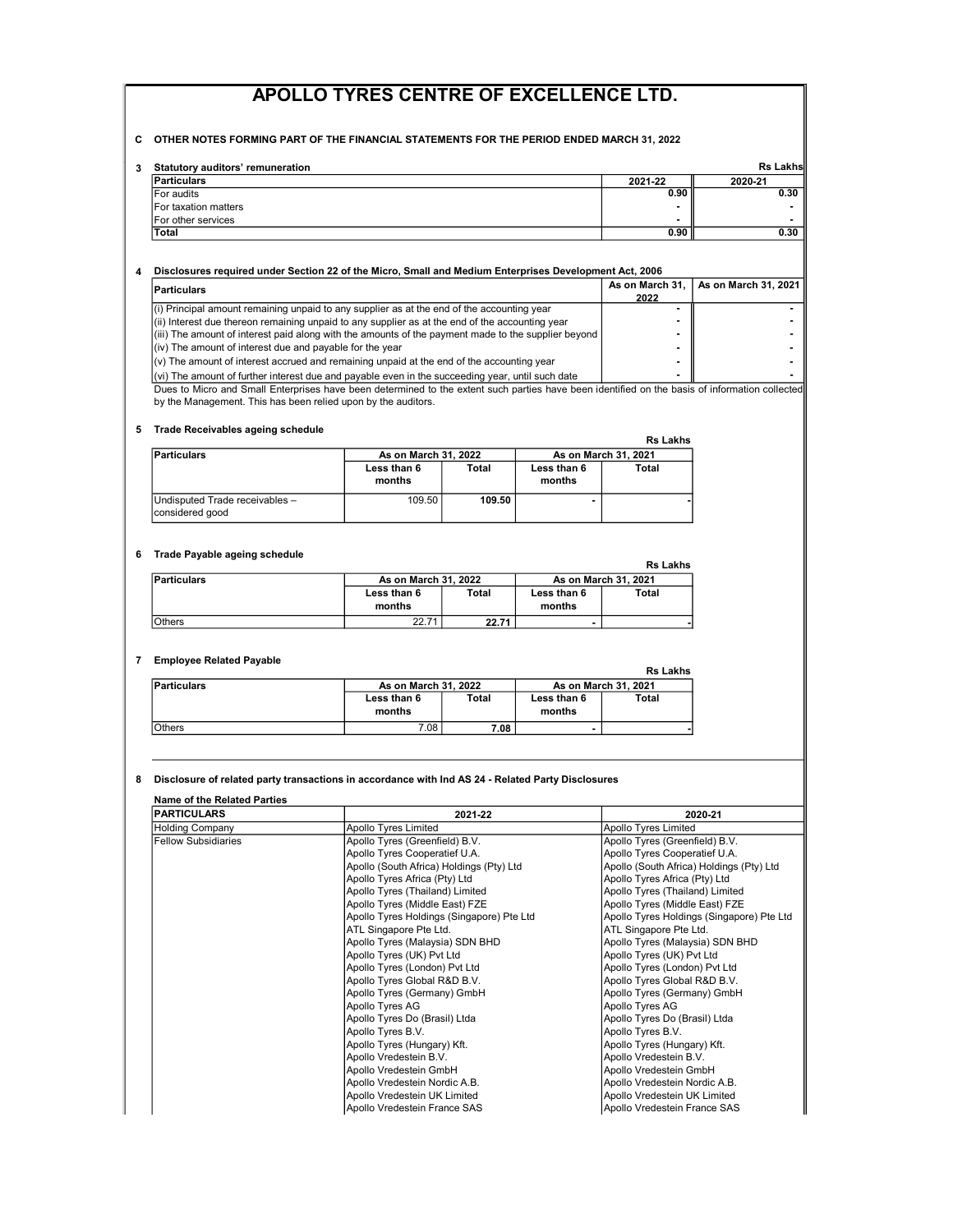| APOLLO TYRES CENTRE OF EXCELLENCE LTD.         |                                                                                          |                                           |  |  |  |
|------------------------------------------------|------------------------------------------------------------------------------------------|-------------------------------------------|--|--|--|
|                                                | OTHER NOTES FORMING PART OF THE FINANCIAL STATEMENTS FOR THE PERIOD ENDED MARCH 31, 2022 |                                           |  |  |  |
|                                                |                                                                                          |                                           |  |  |  |
|                                                | Apollo Vredestein Belux                                                                  | Apollo Vredestein Belux                   |  |  |  |
|                                                | Apollo Vredestein Gesellschaft m.b.H.                                                    | Apollo Vredestein Gesellschaft m.b.H.     |  |  |  |
|                                                | Apollo Vredestein Schweiz AG                                                             | Apollo Vredestein Schweiz AG              |  |  |  |
|                                                | Apollo Vredestein Iberica SA                                                             | Apollo Vredestein Iberica SA              |  |  |  |
|                                                | Apollo Vredestein Tires Inc.                                                             | Apollo Vredestein Tires Inc.              |  |  |  |
|                                                | Apollo Vredestein Kft                                                                    | Apollo Vredestein Kft                     |  |  |  |
|                                                | Apollo Vredestein Opony Polska Sp. Z.o.o.                                                | Apollo Vredestein Opony Polska Sp. Z.o.o. |  |  |  |
|                                                | Vredestein Consulting B.V.                                                               | Vredestein Consulting B.V.                |  |  |  |
|                                                | Finlo B.V.                                                                               | Finlo B.V.                                |  |  |  |
|                                                | Vredestein Marketing B.V.                                                                | Vredestein Marketing B.V.                 |  |  |  |
|                                                | Reifencom GmbH, Hannover                                                                 | Reifencom GmbH. Hannover                  |  |  |  |
|                                                | Reifencom Tyre (Qingdao) Co., Ltd.                                                       | Reifencom Tyre (Qingdao) Co., Ltd.        |  |  |  |
|                                                | Saturn F1 Pvt I td                                                                       | Saturn F1 Pvt Ltd                         |  |  |  |
| Companies in which Directors are<br>interested | Artemis Medicare Services Ltd                                                            | N.A.                                      |  |  |  |
|                                                | Artemis Cardiac Care Pyt I td                                                            | N.A.                                      |  |  |  |
|                                                | Premedium Pharmaceuticals Pvt Ltd                                                        | N.A.                                      |  |  |  |
|                                                | Swarangana Consultants Pvt Ltd                                                           | N.A.                                      |  |  |  |
| Key management personnel                       | Mr. Anil Chopra                                                                          | Mr. Anil Chopra                           |  |  |  |
|                                                | Mr. Ravi Kumar Shingari                                                                  | Mr. Ravi Kumar Shingari                   |  |  |  |
|                                                | Mr. Dominic George Martin                                                                | Mr. Dominic George Martin                 |  |  |  |
|                                                | Mr. Rohit Arora                                                                          | Mr. Rohit Arora                           |  |  |  |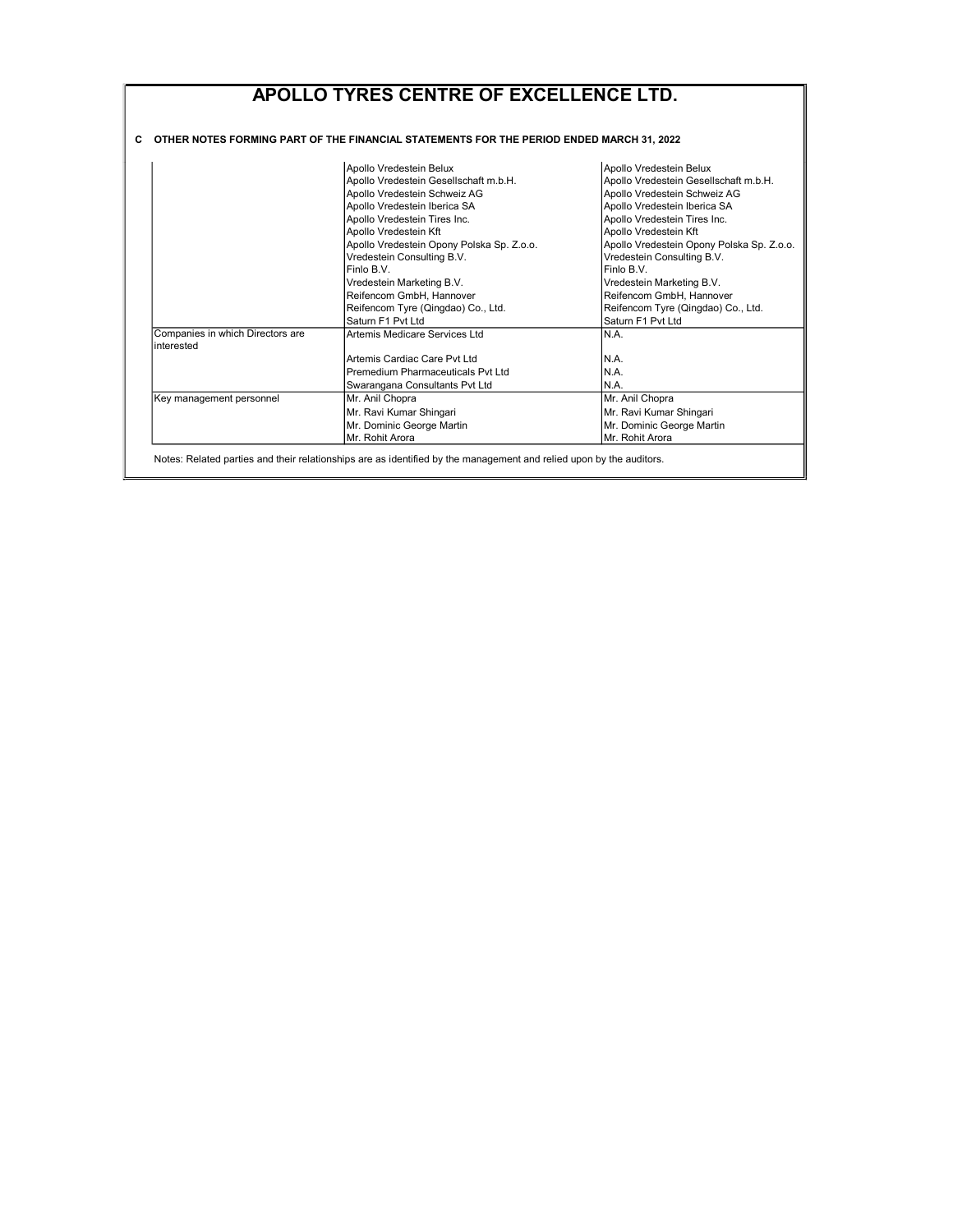### C OTHER NOTES FORMING PART OF THE FINANCIAL STATEMENTS FOR THE PERIOD ENDED MARCH 31, 2022

Transactions and balances with Related Parties:

| FY 2021-22                              |                    |                                                          |                                    | <b>Rs Lakhs</b> |
|-----------------------------------------|--------------------|----------------------------------------------------------|------------------------------------|-----------------|
| <b>Particulars</b>                      | Holding<br>Company | <b>Companies in</b><br>which Directors<br>are interested | <b>Key Management</b><br>Personnel | <b>Total</b>    |
| <b>Description of Transactions:</b>     |                    |                                                          |                                    |                 |
| <b>Share Capital Received:</b>          |                    |                                                          |                                    |                 |
| Apollo Tyres Ltd                        | 490.00             | ۰                                                        |                                    | 490.00          |
| <b>Sale of Services</b>                 |                    |                                                          |                                    |                 |
| Apollo Tyres Ltd                        | 100.74             |                                                          |                                    | 100.74          |
| Cross charge of management and          |                    |                                                          |                                    |                 |
| other expenses paid:                    |                    |                                                          |                                    |                 |
| Apollo Tyres Ltd                        | 14.13              |                                                          |                                    | 14.13           |
| <b>Rent Paid</b>                        |                    |                                                          |                                    |                 |
| Swarangana Consultants Pvt Ltd          |                    | 15.75                                                    |                                    | 15.75           |
| <b>Rent Received</b>                    |                    |                                                          |                                    |                 |
| Artemis Medicare Services Ltd           |                    | 0.45                                                     |                                    | 0.45            |
| Artemis Cardiac Care Pvt Ltd            |                    | 0.30                                                     |                                    | 0.30            |
| Premedium Pharmaceuticals Pvt Ltd       |                    | 0.15                                                     |                                    | 0.15            |
|                                         |                    | 0.90                                                     |                                    | 0.90            |
| <b>Security Deposit Paid</b>            |                    |                                                          |                                    |                 |
| Swarangana Consultants Pvt Ltd          |                    | 31.50                                                    |                                    | 31.50           |
| Amount outstanding as on March 31, 2022 |                    |                                                          |                                    |                 |
| Trade payable:                          |                    |                                                          |                                    |                 |
| Apollo Tyres Ltd                        |                    | 17.81                                                    |                                    | 17.81           |
| Trade receivable:                       |                    |                                                          |                                    |                 |
| Apollo Tyres Ltd                        |                    | 107.82                                                   |                                    | 107.82          |
| Artemis Cardiac Care Pvt Ltd            |                    | 0.35                                                     |                                    | 0.35            |
| Premedium Pharmaceuticals Pvt Ltd       |                    | 0.18                                                     |                                    | 0.18            |
|                                         |                    | 108.35                                                   |                                    | 108.35          |
| Other non current financial assets      |                    |                                                          |                                    |                 |
| Swarangana Consultants Pvt Ltd          |                    | 31.50                                                    |                                    | 31.50           |

| FY 2020-21                                                                         |                    |                                                          |                             | Rs Lakhs       |
|------------------------------------------------------------------------------------|--------------------|----------------------------------------------------------|-----------------------------|----------------|
| <b>Particulars</b>                                                                 | Holding<br>Company | <b>Companies in</b><br>which Directors<br>are interested | Key Management<br>Personnel | <b>Total</b>   |
| <b>Description of Transactions:</b><br>Share Capital Received:<br>Apollo Tyres Ltd | 10.00              |                                                          |                             | 10.00<br>10.00 |